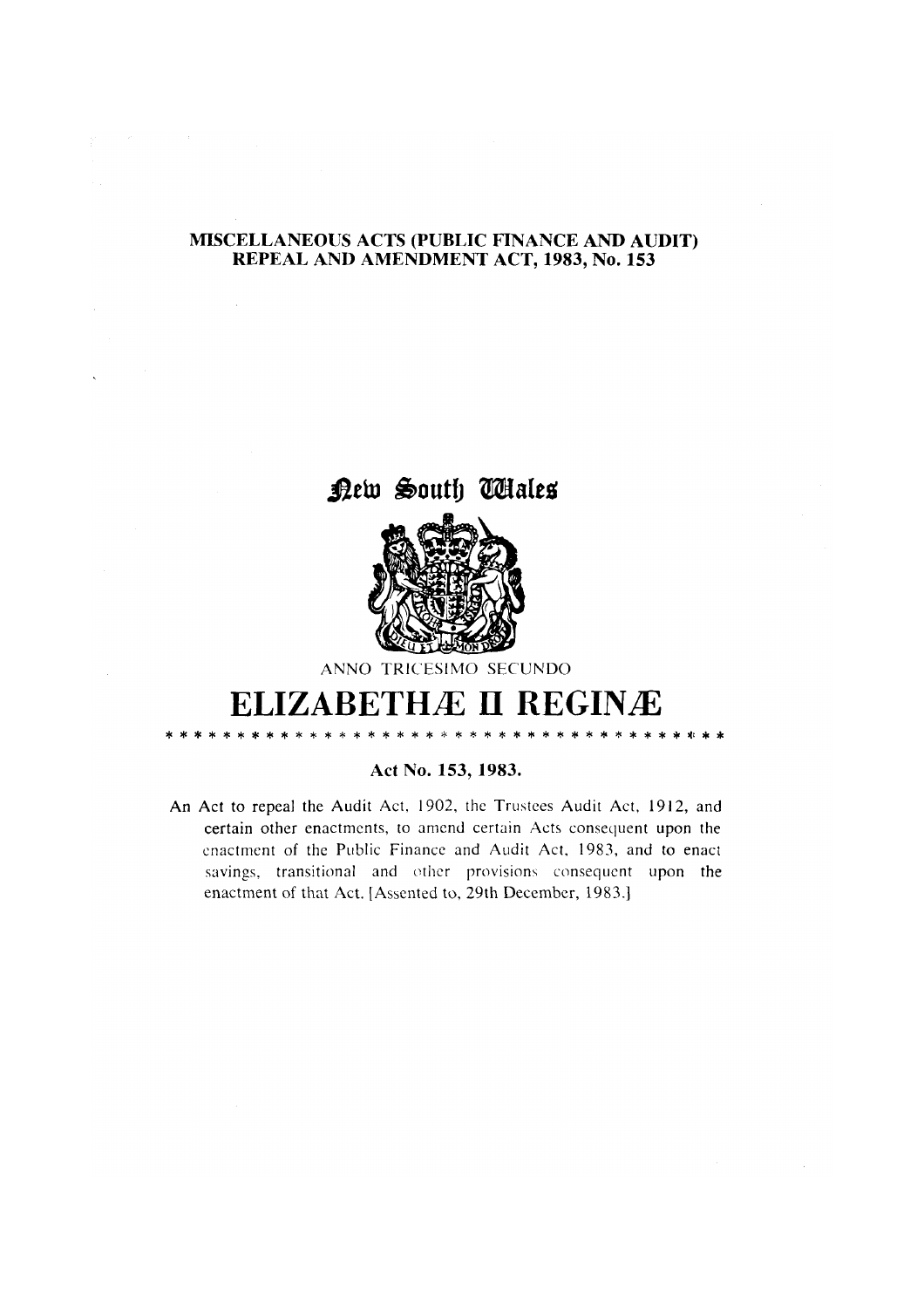BE it enacted by the Queen's Most Excellent Majesty, by and with the advice and consent of the Legislative Council and Legislative Assembly of New South Wales in Parliament assembled, and by the authority of the same, as  $follows:$ 

### Short title.

1. This Act may be cited as the "Miscellaneous Acts (Public Finance and Audit) Repeal and Amendment Act, 1983".

# Commencement.

 $2.$ (1) Sections 1 and 2 shall commence on the date of assent to this Act.

(2) Except as provided by subsection (1), this Act shall commence on the day appointed and notified under section 2 (2) of the Public Finance and Audit Act. 1983.

### Schedules.

3. This Act contains the following Schedules:-

SCHEDULE 1.-REPEALS.

SCHEDULE 2.-AMENDMENTS.

SCHEDULE 3.-SAVINGS, TRANSITIONAL AND OTHER PROVISIONS.

# Repeals.

 $\blacktriangle$ 

4. Each Act specified in Column 1 of Schedule 1 is, to the extent specified opposite that Act in Column 2 of that Schedule, repealed.

# Amendments.

5. Each Act specified in Schedule 2 is amended in the manner set forth in that Schedule.

# Savings, transitional and other provisions.

6. Schedule 3 has effect.

 $\mathbf{r}$ 

ารบุรี การทางเลขา**อยุ**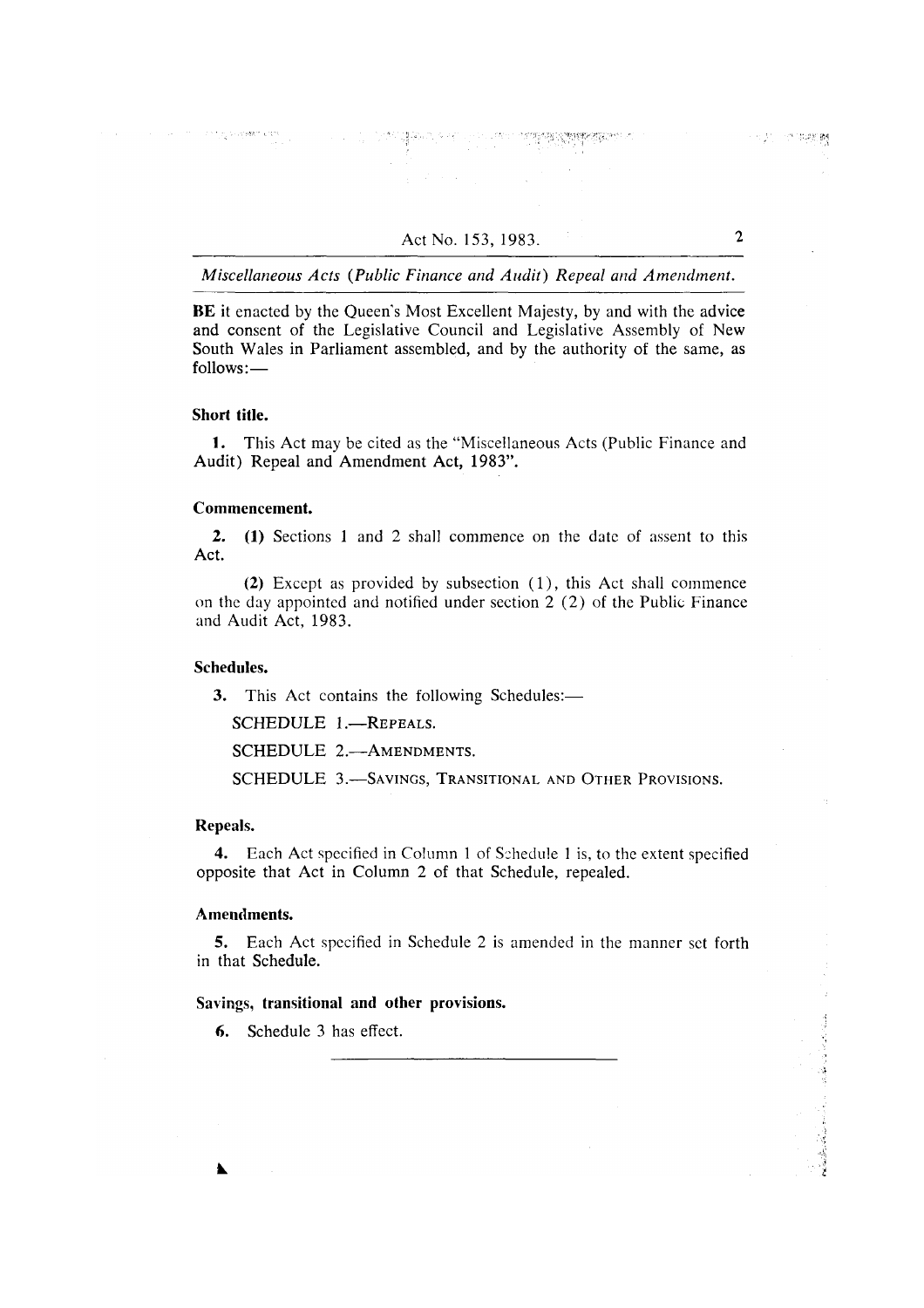# Miscellaneous Acts (Public Finance and Audit) Repeal and Amendment.

# SCHEDULE 1.

# (Sec. 4.)

# REPEALS.

| Column 1.                                                                                                                                                                                                                                                                                                                                                                                                                                                                                                                                                                                                                                                                                                                                                                                                                                                                                                                                                                                                                                                                                                                                                                                                                                                                                                                                                                                                                                                                                                                                                                                                                                                                                                                                                                                                                                                                                                                                                                                                                                                                                                                                                                                                                                                                                                                                                                                                                                                                                                                                                                                                                                                                                                                                                                                                                                                                                                                                                                                                                                                                                                                                                                                                                                                                                                                                                                                                                                                                                                                                     | Column 2.                                                                                                                                                                                                                                                                                                                                                                                                                                                                                                                                                                                                                                                                                                                                                                                                                                                                                         |
|-----------------------------------------------------------------------------------------------------------------------------------------------------------------------------------------------------------------------------------------------------------------------------------------------------------------------------------------------------------------------------------------------------------------------------------------------------------------------------------------------------------------------------------------------------------------------------------------------------------------------------------------------------------------------------------------------------------------------------------------------------------------------------------------------------------------------------------------------------------------------------------------------------------------------------------------------------------------------------------------------------------------------------------------------------------------------------------------------------------------------------------------------------------------------------------------------------------------------------------------------------------------------------------------------------------------------------------------------------------------------------------------------------------------------------------------------------------------------------------------------------------------------------------------------------------------------------------------------------------------------------------------------------------------------------------------------------------------------------------------------------------------------------------------------------------------------------------------------------------------------------------------------------------------------------------------------------------------------------------------------------------------------------------------------------------------------------------------------------------------------------------------------------------------------------------------------------------------------------------------------------------------------------------------------------------------------------------------------------------------------------------------------------------------------------------------------------------------------------------------------------------------------------------------------------------------------------------------------------------------------------------------------------------------------------------------------------------------------------------------------------------------------------------------------------------------------------------------------------------------------------------------------------------------------------------------------------------------------------------------------------------------------------------------------------------------------------------------------------------------------------------------------------------------------------------------------------------------------------------------------------------------------------------------------------------------------------------------------------------------------------------------------------------------------------------------------------------------------------------------------------------------------------------------------|---------------------------------------------------------------------------------------------------------------------------------------------------------------------------------------------------------------------------------------------------------------------------------------------------------------------------------------------------------------------------------------------------------------------------------------------------------------------------------------------------------------------------------------------------------------------------------------------------------------------------------------------------------------------------------------------------------------------------------------------------------------------------------------------------------------------------------------------------------------------------------------------------|
| Year and<br>Short title of Act.<br>number of Act.                                                                                                                                                                                                                                                                                                                                                                                                                                                                                                                                                                                                                                                                                                                                                                                                                                                                                                                                                                                                                                                                                                                                                                                                                                                                                                                                                                                                                                                                                                                                                                                                                                                                                                                                                                                                                                                                                                                                                                                                                                                                                                                                                                                                                                                                                                                                                                                                                                                                                                                                                                                                                                                                                                                                                                                                                                                                                                                                                                                                                                                                                                                                                                                                                                                                                                                                                                                                                                                                                             | Extent of repeal.                                                                                                                                                                                                                                                                                                                                                                                                                                                                                                                                                                                                                                                                                                                                                                                                                                                                                 |
| 1902, No. 26<br>Audit Act, 1902<br>Constitution Act, 1902<br>$\ddotsc$<br>1902, No. 32<br>$\sim 10^{-10}$<br>$\cdot \cdot$<br>Trustees Audit Act, 1912<br>1912, No. 21<br>$\sim$ .<br>$\ddotsc$<br>$\cdot \cdot$<br>1916, No. 2<br>Valuation of Land Act, 1916<br>$\sim 10^{-1}$<br>$\ddot{\phantom{a}}$<br>. . I<br>1916, No. 55<br>$\therefore$ Forestry Act, 1916<br>$\sim 10$<br>  Forestry Act, 1916<br>  Audit (Amendment) Act, 1918<br>$\ddotsc$<br>1918, No. 18<br>$\sim$ $\sim$<br>$\ddot{\phantom{a}}$<br>1919, No. 52<br>Royal Society for the Welfare of Mothers<br>and Babies' Incorporation Act, 1919<br>$\ddotsc$<br>1921, No. 8<br>$\ddots$<br>Architects Act, 1921<br>1923. No. 27<br>Anzac Memorial (Building) Act, 1923<br>$\ddot{\phantom{a}}$<br>$\ddotsc$<br>1925, No. 12<br>Audit Amendment (Public Accounts Com-<br>$\ddot{\phantom{a}}$<br>mittee) Act, 1925<br>$\ddot{\phantom{0}}$<br>Workers' Compensation Act, 1926<br>1926, No. 15<br>$\mathcal{L}_{\mathcal{A}}$<br>$\ddot{\phantom{1}}$ .<br>1927, No. 18<br>Government Insurance Act, 1927<br>. . !<br>$\sim 100$<br>$\bar{\mathbf{v}}$ .<br>1927, No. 34<br>Marketing of Primary Products Act, 1927<br>$\mathcal{L}$<br>1928, No. 40<br>Special Purposes (Revenue) Fund Act, 1928<br>1929, No. 8<br>$\cdot \cdot$<br>$\ddot{\phantom{0}}$<br>1929, No. 12<br>Audit (Amendment) Act, 1929<br>$\sim$ $\sim$<br>$\ddotsc$<br>$\cdot \cdot$<br>1930, No. 19<br>West Scholarships Act, 1930<br>Reclamation Act, 1930<br>$\sim$<br>$\ddot{\phantom{a}}$<br>$\ddot{\phantom{0}}$<br>1930, No. 37<br>$\therefore$ Reclamation Act, 1930 $\therefore$<br>$\ddotsc$<br>$\sim$ $\sim$<br>Farrer Memorial Research Scholarship Fund<br>1930, No. 38<br>Act. 1930<br>1934, No. 49<br>Public Hospitals (Further Amendment) Act,<br>$\cdot$ . $\vdots$<br>1934.<br>$\sim 10^{-11}$<br>$\ddot{\phantom{0}}$<br>$\sim 10^{-1}$<br>Maritime Services Act, 1935<br>1935, No. 47<br>$\cdot \cdot$<br>$\ddotsc$<br>$\ddot{\phantom{0}}$<br>Statute Law Revision Act, 1937<br>1937, No. 35<br>$\ddotsc$<br>$\cdot \cdot$<br>$\ddot{\phantom{a}}$<br>1939, No. 29<br>Drainage Act, 1939<br>$\cdot$ . $\vdash$<br>$\ddotsc$<br>$\sim$ $\sim$<br>$\ddotsc$<br>1941, No. 28<br>Auctioneers and Agents Act, 1941.<br>$\sim$ $\sim$<br>$\ddotsc$<br>1942, No. 7<br>Audit (Amendment) Act, 1942<br>$\sim 10^7$<br>$\cdot \cdot$<br>i.<br>1942. No. 14<br>Workers' Compensation (Dust Diseases)<br>$\ddot{\phantom{a}}$ .<br>Act, 1942<br>$\sim$ 100 $\sim$<br>$\mathcal{L}(\mathcal{L}^{\text{out}})$<br>$\epsilon$ .<br>1946, No. 1<br>Audit (Amendment) Act, 1945<br>1949, No. 18<br>Pastures Protection (Amendment) Act, 1949<br>$\cdot \cdot$<br>1950, No. 22<br>Electricity Commission Act, 1950<br>$\sim$ $\sim$<br>$\cdot \cdot$<br>1951, No. 3<br>Suitors' Fund Act, 1951<br>$\mathbf{L}$<br>$\ddot{\phantom{a}}$<br>$\cdot$ .<br>Audit (Amendment) Act, 1953<br>1953, No. 2<br>$\mathcal{L}^{\text{max}}$<br>.<br>$\ddot{\phantom{a}}$<br>1953, No. 39<br>Lord Howe Island Act, 1953<br>$\cdot$ . $\cdot$<br>$\sim 10^{-1}$<br>$\ddot{\phantom{a}}$<br>1954, No. 36<br>Grain Handling Act, 1954<br>$\cdots$<br>$\sim 10^{-1}$<br>Totalizator (Off-course Betting) Act, 1964<br>1964, No. 1<br>$\ddot{\phantom{0}}$<br>1967, No. 95<br>Technical Education Trust Funds Act, 1967<br>$\cdot$ . $\cdot$<br>1968, No. 53<br>King George V and Queen Mary Maternal<br>$\cdot$ .<br>and Infant Welfare Foundation (Amend-<br>ment) Act, 1968<br>$\mathcal{L}(\mathbf{r})$<br>i.<br>i. | The whole Act.<br>Section 44.<br>The whole Act.<br>Schedule 1, clause 4 (2).<br>Section 14.<br>The whole Act.<br>Section 5.<br>Sections 23A $(1)$ – $(7)$ and 23B.<br>Section $7(5)$ .<br>The whole Act.<br>Section 42A.<br>Sections 11 $(1)-(7)$ and 114.<br>Section 23.<br>The unrepealed portion.<br>Section $16(2)$ .<br>The whole Act.<br>Section 11.<br>Section 22.<br>Section 9.<br>Section $3(d)$ .<br>Sections $28(1)–(7)$ and $28A$ .<br>So much of the Second Sche-<br>dule as amends Act No. 26,<br>1902, Act No. 12, 1925 and<br>Act No. 12, 1929.<br>Section 74.<br>Section 19A.<br>The whole Act.<br>Section $6(11)$ and $(12)$ .<br>The whole Act.<br>Section 3.<br>Sections 53 $(1)$ – $(7)$ and 54.<br>Section $3(9)$ .<br>The whole Act.<br>Sections $35(1)–(7)$ and $36$ .<br>Sections $48(1)-(7)$ and $48A$ .<br>Section $6(2)$ and $(3)$ .<br>Section 11.<br>The whole Act. |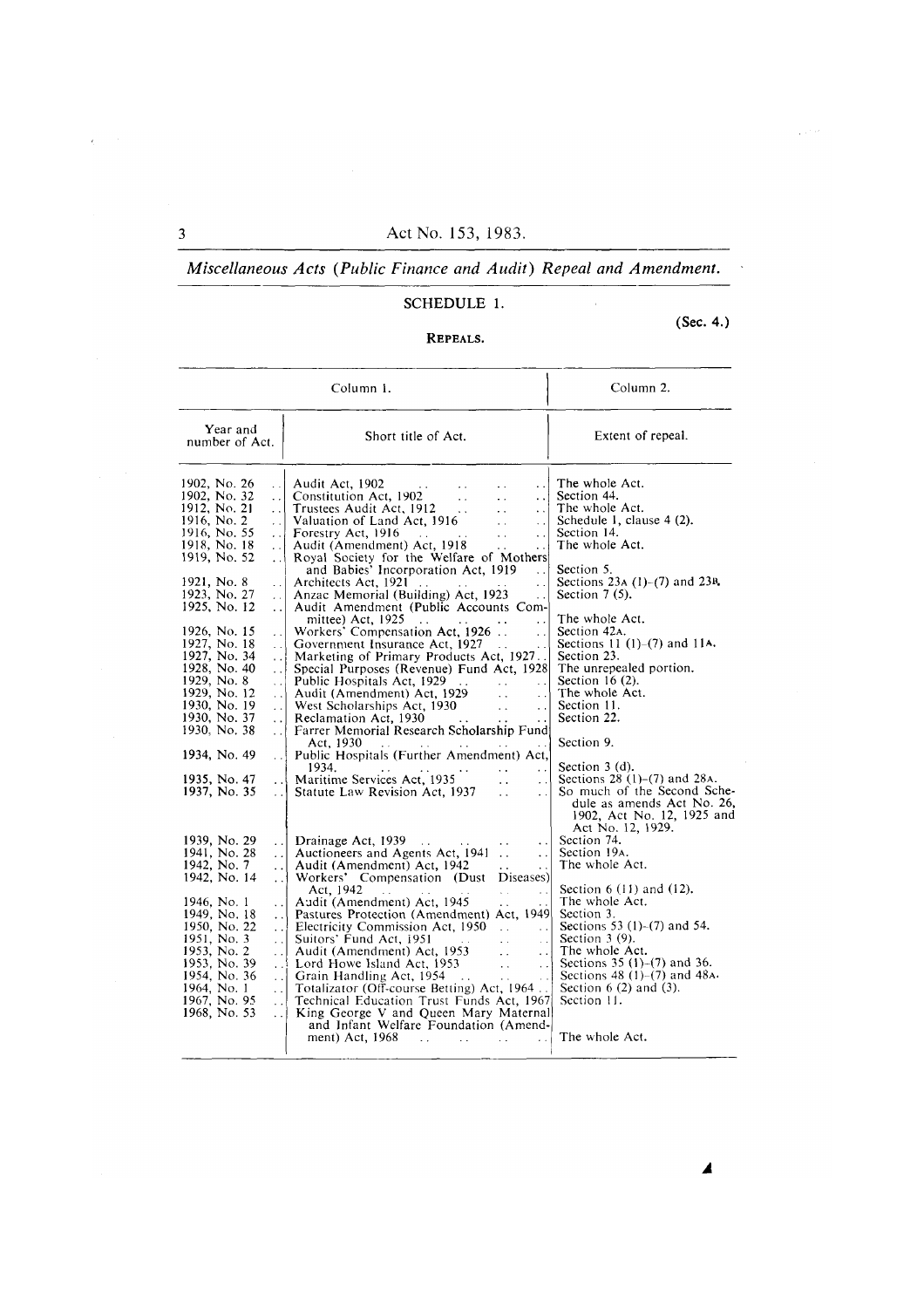S. Paper of the

en de la provincia de la companya de la companya de la companya de la companya de la companya de la companya d<br>La companya de la companya de la companya de la companya de la companya de la companya de la companya de la co

 $\overline{\mathbf{4}}$ 

South and Probability

# Miscellaneous Acts (Public Finance and Audit) Repeal and Amendment.

# SCHEDULE 1-continued.

# REPEALS-continued.

|                                                                                                                                                                                                                                                                                                                                                                                                                                                                                                                                                                                                                                           | Column 1.                                                                                                                                                                                                                                                                                                                                                                                                                                                                                                                                                                                                                                                                                                                                                                                                                                                                                                                                                                                                                                                                                                                                                                                                                                                                                                                                                                                             | Column 2.                                                                                                                                                                                                                                                                                                                                                                                                                                                                                                                                                                                                                                                                                                                                                                                                                                                                                                                                               |
|-------------------------------------------------------------------------------------------------------------------------------------------------------------------------------------------------------------------------------------------------------------------------------------------------------------------------------------------------------------------------------------------------------------------------------------------------------------------------------------------------------------------------------------------------------------------------------------------------------------------------------------------|-------------------------------------------------------------------------------------------------------------------------------------------------------------------------------------------------------------------------------------------------------------------------------------------------------------------------------------------------------------------------------------------------------------------------------------------------------------------------------------------------------------------------------------------------------------------------------------------------------------------------------------------------------------------------------------------------------------------------------------------------------------------------------------------------------------------------------------------------------------------------------------------------------------------------------------------------------------------------------------------------------------------------------------------------------------------------------------------------------------------------------------------------------------------------------------------------------------------------------------------------------------------------------------------------------------------------------------------------------------------------------------------------------|---------------------------------------------------------------------------------------------------------------------------------------------------------------------------------------------------------------------------------------------------------------------------------------------------------------------------------------------------------------------------------------------------------------------------------------------------------------------------------------------------------------------------------------------------------------------------------------------------------------------------------------------------------------------------------------------------------------------------------------------------------------------------------------------------------------------------------------------------------------------------------------------------------------------------------------------------------|
| Year and<br>number of Act.                                                                                                                                                                                                                                                                                                                                                                                                                                                                                                                                                                                                                | Short title of Act.                                                                                                                                                                                                                                                                                                                                                                                                                                                                                                                                                                                                                                                                                                                                                                                                                                                                                                                                                                                                                                                                                                                                                                                                                                                                                                                                                                                   | Extent of repeal.                                                                                                                                                                                                                                                                                                                                                                                                                                                                                                                                                                                                                                                                                                                                                                                                                                                                                                                                       |
| 1969, No. 59<br>1970, No. 26<br>$\ddot{\phantom{a}}$<br>1971, No. 53<br>1972, No. 70<br>i.<br>1973, No. 22<br>$\cdot$ $\cdot$<br>1973. No. 35<br>$\ddotsc$<br>1973, No. 81<br>$\ddot{\phantom{0}}$<br>1974, No. 37<br>الناد<br>1974, No. 98<br>$\sim$ $\sim$<br>1976, No. 34<br>$\bar{\mathcal{E}}$ .<br>1976, No. 63<br>$\sim 10^7$<br>1976, No. 69<br>1973. No. 54<br>1978, No. 72<br>1978, No. 141<br>1979. No. 41<br>1979. No. 78<br>1979, No. 203<br>1979, No. 208<br>1980, No. 19<br>1980, No. 65<br>1980, No. 71<br>1980, No. 82<br>1980, No. 94<br>1980, No. 103<br>1980, No. 108<br>1981, No. 64<br>1981, No. 77<br>1981, No. 89 | Council of Law Reporting Act, 1969<br>Closer Settlement and Public Reserves Fund<br>Act. 1970<br>$\mathbb{R}^2$<br>$\sim 10^{-1}$<br>$\sim$ 100 $\sim$<br>Parliamentary Contributory Superannuation<br>Act, 1971<br>New South Wales Retirement Benefits Act,<br>1972<br>Audit (Amendment) Act, 1973<br>Aborigines (Amendment) Act, 1973<br>s.<br>Coal Mining Act, 1973<br><b>College</b><br>Crown Lands and Other Acts (Reserves)<br>Amendment Act, 1974.<br>Building and Construction Industry Long<br>Service Payments Act, 1974<br>Water Resources Commission Act, 1976<br>Statute Law Revision Act, 1976<br>Energy Authority Act, 1976.<br>Meat Industry Act, 1978<br>Sydney Cricket and Sports Ground Act, 1978<br>Sporting Injuries Insurance Act, 1978<br>Plumbers, Gastitters and Drainers Act, 1979<br>Legal Services Commission Act, 1979<br>Environmental Planning and Assessment<br>Act. 1979<br>Dairy Industry Marketing Authority Act,<br>1979<br>Royal Botanic Gardens and Domain Trust<br>Act, 1980.<br>Art Gallery of New South Wales Act, 1980<br>Motor Vehicles Repair Act, 1980<br>Drug and Alcohol Authority Act, 1980<br>Historic Houses Act, 1980<br>$\sim 100$<br>Transport Authorities Act, 1980<br>Audit (Transport Authorities) Amendment<br>Act, 1980.<br>Corporate Affairs Commission Act, 1981<br>Audit (Amendment) Act, 1981<br>$\mathbb{R}^2$<br>State Bank Act, 1981 | Section 11.<br>So much of the Schedule as<br>amends Act No. 26, 1902.<br>Section 12.<br>Sections 6 and 6A.<br>The whole Act.<br>Section 7.<br>So much<br>of the Fourth<br>Schedule as amends Act No.<br>21, 1912.<br>So much of the Schedule as<br>amends Act No. 21, 1912.<br>Sections $6A(1)-(7)$ and 7.<br>Section $8(2)$ .<br>So much of Schedule<br>I as<br>amends Act No. 2, 1953.<br>Sections 21 (1)–(7) and 22.<br>Sections 61 $(1)-(7)$ and 62.<br>Sections 20 $(1)$ – $(7)$ and 21<br>Sections 13 $(1)$ – $(7)$ and 15.<br>Sections 49 and 50.<br>Section 66.<br>Sections $144 (1) - (7)$ and $145$ ,<br>Sections 70 (1)–(7) and 71.<br>Sections 17 (1) $(7)$ and 18.<br>Sections 29 $(1)$ - $(7)$ and 21.<br>Sections $68(1)–(7)$ and $69$ .<br>Sections 17 (1)–(7), 18 and 19.<br>Sections $18(1)–(7)$ and $19$ .<br>Sections 60 $(1)$ – $(9)$ , 61 and 62.<br>The whole Act.<br>Section $11(2)$ .<br>The whole Act.<br>Sections 69 and 70. |
| 1982, No. 96                                                                                                                                                                                                                                                                                                                                                                                                                                                                                                                                                                                                                              | Audit (Consolidated Fund) Amendment Act.<br>1982.                                                                                                                                                                                                                                                                                                                                                                                                                                                                                                                                                                                                                                                                                                                                                                                                                                                                                                                                                                                                                                                                                                                                                                                                                                                                                                                                                     | The whole Act.                                                                                                                                                                                                                                                                                                                                                                                                                                                                                                                                                                                                                                                                                                                                                                                                                                                                                                                                          |

 $\mathcal{L}^{\text{max}}$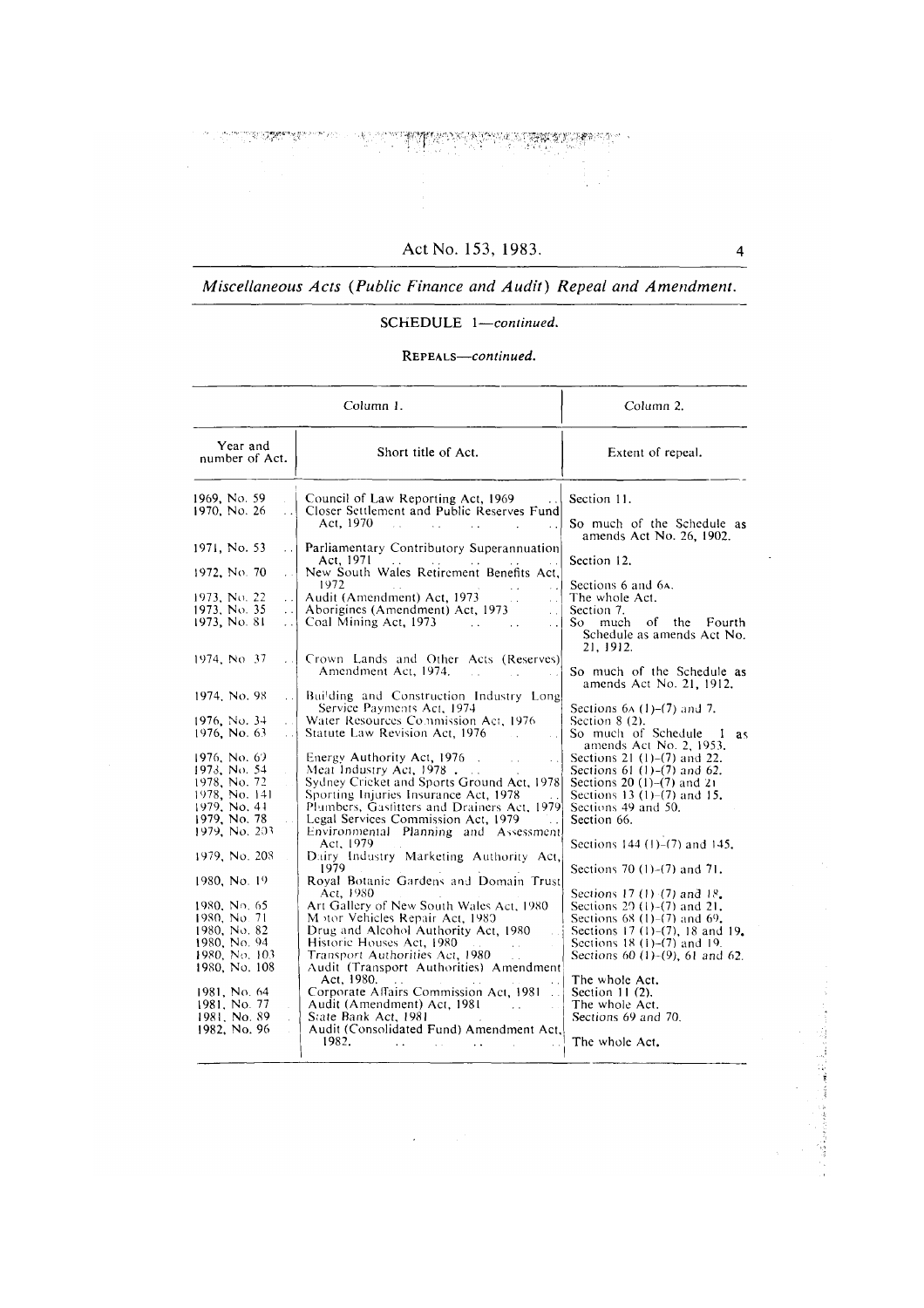#### SCHEDULE 1-continued.

REPEALS-continued.

|                                               | Column 1.                                                                                                                                                                                                                    | Column 2.                                                                             |
|-----------------------------------------------|------------------------------------------------------------------------------------------------------------------------------------------------------------------------------------------------------------------------------|---------------------------------------------------------------------------------------|
| Year and<br>number of Act.                    | Short title of Act.                                                                                                                                                                                                          | Extent of repeal.                                                                     |
| 1982, No. 125                                 | Audit (Public Accounts Committee) Amendment                                                                                                                                                                                  | ] The whole Act.                                                                      |
| 1982. No. 138                                 | Miscellaneous Acts (Health Administration)<br>Amendment Act, 1982<br>$\sim$ $\sim$                                                                                                                                           | So much of Schedule 1 as amends<br>Act No. 21, 1912.                                  |
| 1982, No. 147<br>1983, No. 57<br>1983. No. 42 | . J. Liquor Act, 1982<br>$\sim 10^{-1}$<br>$\sim$ $\sim$<br>$\cdot$ $\cdot$ $\cdot$<br>Egg Industry Act, $1983$<br>$\mathbf{u} \cdot \mathbf{u} = \mathbf{u} \cdot \mathbf{u}$<br>Aboriginal Land Rights Act, 1983<br>$\sim$ | Section 76 (2).<br>Sections 57 (1)–(7) and 58.<br>Sections 33 (3)-(7) and 34 (2) (6). |

# **SCHEDULE 2.**

 $(Sec. 5.)$ 

#### AMENDMENTS.

# Albury-Wodonga Development Act, 1974, No. 47-

Sections  $27, 28$ -

Omit the sections, insert instead:-

#### Financial year of the Corporation.

- 27. The financial year of the Corporation shall be-
- (a) where no period is prescribed as referred to in paragraph (b)-the year commencing on 1st July; or
- (b) the period prescribed for the purposes of this section.

 $\overline{S}$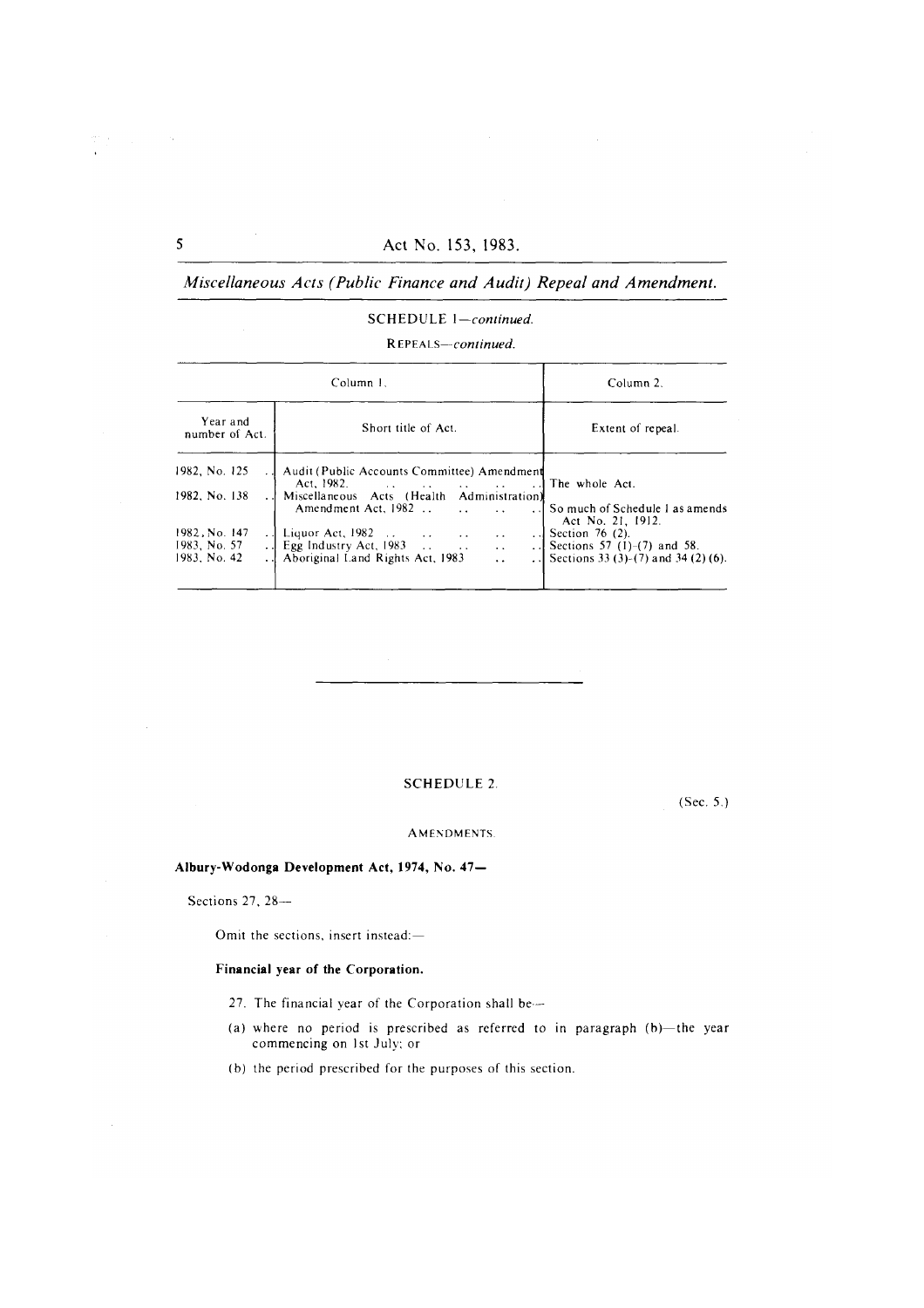# SCHEDULE 2-continued.

AMENDMENTS-continued.

# Archives Act, 1960, No. 46-

Section 24-

Omit the section, insert instead:-

#### Financial year of the Authority.

24. The financial year of the Authority shall be-

- (a) where no period is prescribed as referred to in paragraph  $(b)$ —the year commencing on 1st July; or
- (b) the period prescribed for the purposes of this section.

# Australian Museum Trust Act, 1975, No. 95-

Sections 16, 17-

Omit the sections, insert instead:-

#### Financial year of the Trust.

- 16. The financial year of the Trust shall be-
- (a) where no period is prescribed as referred to in paragraph  $(b)$ —the year commencing on 1st July; or
- (b) the period prescribed for the purposes of this section.

#### Banana Industry Act, 1969, No. 38-

Sections 14, 15-

Omit the sections, insert instead:-

# Financial year of the Committee.

- 14. The financial year of the Committee shall be-
- (a) where no period is prescribed as referred to in paragraph  $(b)$ —the year commencing on 1st July; or
- (b) the period prescribed for the purposes of this section.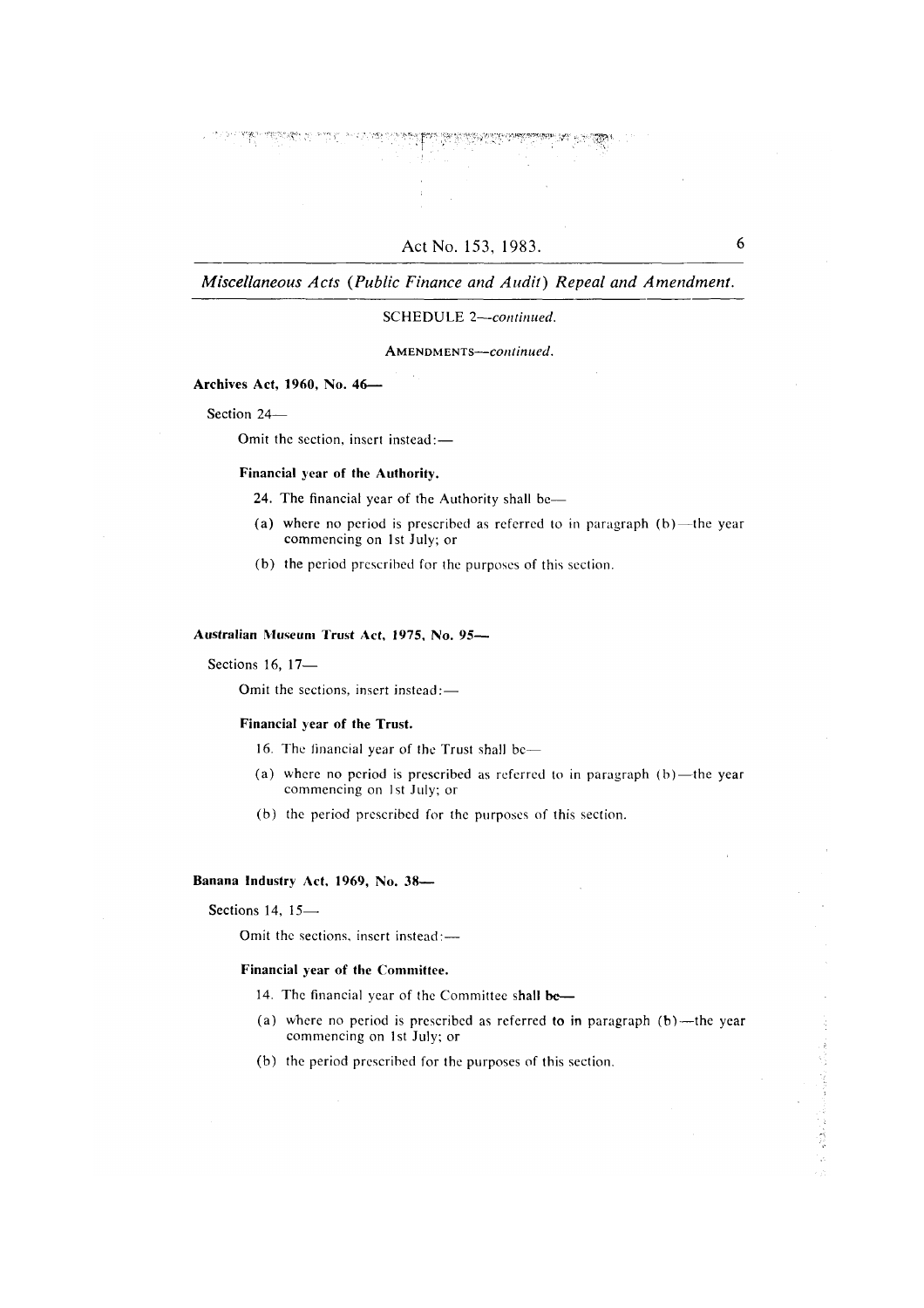SCHEDULE 2-continued.

AMENDMENTS-continued.

# Broken Hill Water and Sewerage Act, 1938, No. 20-

(1) (a) Section 107 (1) —

Omit "and statements of accounts as prescribed".

(b) Section 107  $(2)$  —

Omit "and statements".

 $(2)$  Section  $108-$ 

Omit the section.

# Builders Licensing Act, 1971, No. 16-

 $(1)$  Section 43-

Omit the section, insert instead:-

# Accounts.

43. The Board shall cause to be kept proper books of account in respect of each fund and the Builders Licensing Board Trust Account.

 $(2)$  Section 44–

Omit the section.

# Chipping Norton Lake Authority Act, 1977, No. 38-

Sections 21, 22-

 $\mathcal{L}$ 

Omit the sections, insert instead:-

#### Financial year of the Authority.

- 21. The financial year of the Authority shall be-
- (a) where no period is prescribed as referred to in paragraph (b)-the year commencing on 1st July; or
- (b) the period prescribed for the purposes of this section.

 $\sim 10^{11}$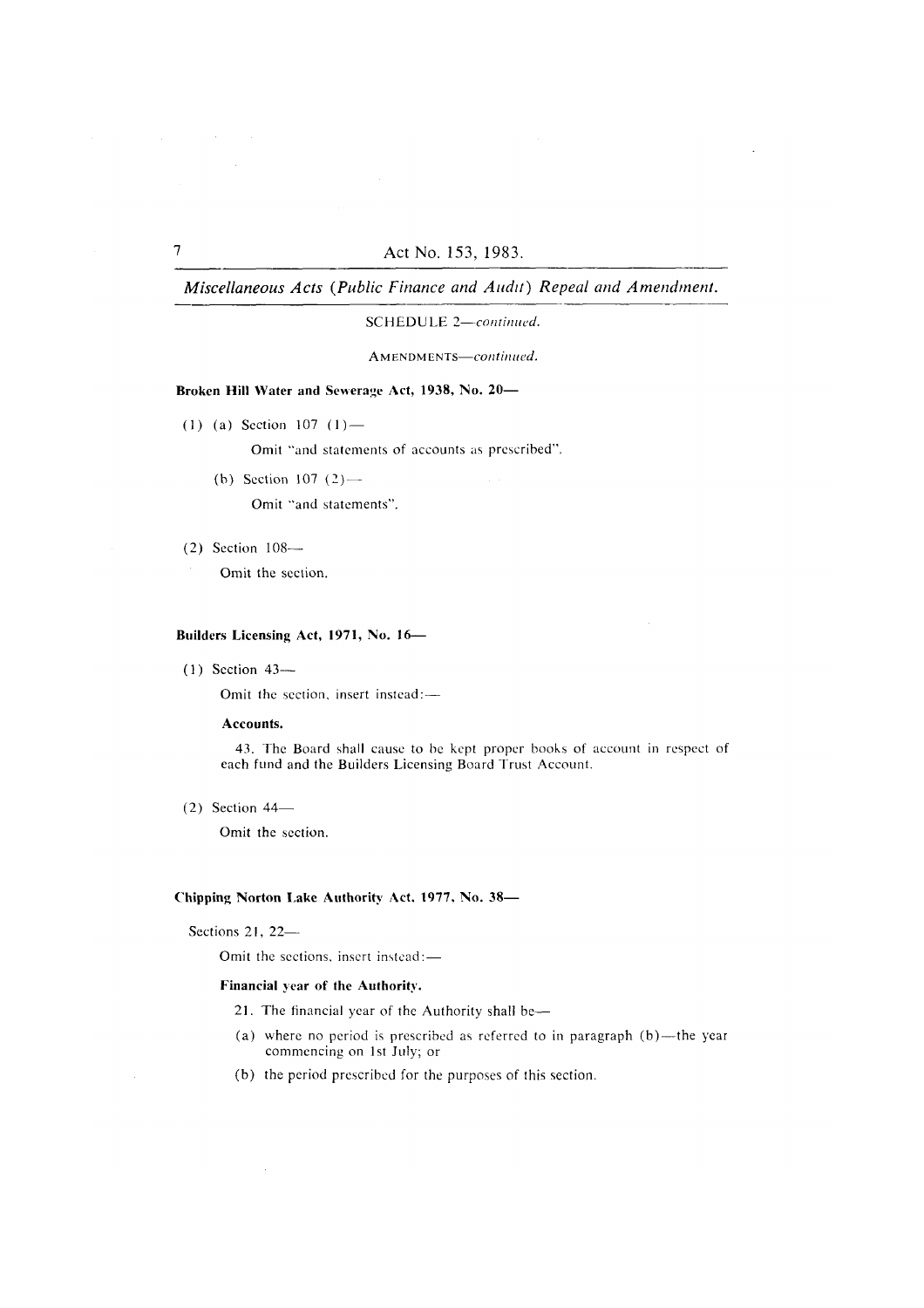物质

Miscellaneous Acts (Public Finance and Audit) Repeal and Amendment.

### SCHEDULE 2-continued.

AMENDMENTS-continued.

#### Coal and Oil Shale Mine Workers (Superannuation) Act, 1941, No. 45-

Section 26-

Omit the section, insert instead:-

#### Financial year of the Tribunal.

- 26. The financial year of the Tribunal shall be-
- (a) where no period is prescribed as referred to in paragraph  $(b)$ —the year commencing on 1st July; or
- (b) the period prescribed for the purposes of this section.

#### Cobar Water Supply Act, 1963, No. 44-

 $(1)$  (a) Section 39  $(1)$  —

Omit "and statements of accounts as prescribed".

- (b) Section 39  $(2)$  Omit "and statements".
- $(2)$  Section 40-

Omit the section.

# Colleges of Advanced Education Act, 1975, No. 11-

Sections 19, 20-

Omit the sections, insert instead:-

# Financial year.

- 19. The financial year of a corporate college shall be-
- (a) where no period is prescribed as referred to in paragraph  $(b)$ —the year commencing on 1st January; or
- (b) the period prescribed for the purposes of this section.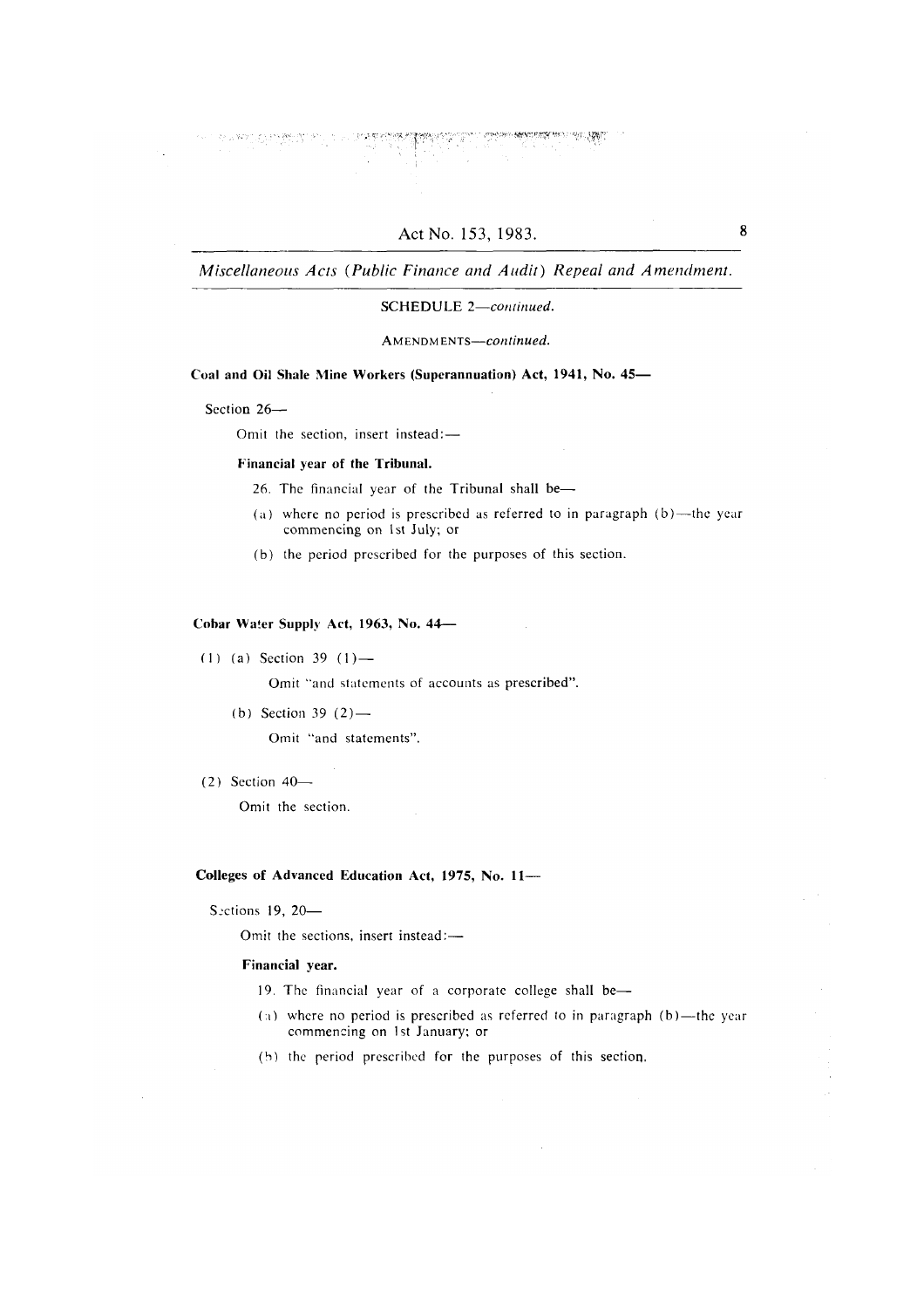# SCHEDULE 2-continued.

AMENDMENTS-continued.

# Dried Fruits Act, 1939, No. 7-

Section 18-

Omit the section, insert instead:-

#### Financial year of the Board.

- 18. The financial year of the Board shall be-
- (a) where no period is prescribed as referred to in paragraph  $(b)$ —the year commencing on 1st January; or
- (b) the period prescribed for the purposes of this section.

### Election Funding Act, 1981, No. 78-

Sections  $101-103$ --

Omit the sections, insert instead:-

#### Financial year of the Authority.

- 101. The financial year of the Authority shall be-
- (a) where no period is prescribed as referred to in paragraph (b)-the year commencing on 1st July; or
- (b) the period (not exceeding 2 years) prescribed for the purposes of this section.

#### Fisheries and Ovster Farms Act, 1935, No. 58-

Sections 41o. 41p-

Omit the sections, insert instead:-

#### Financial year of the Authority.

- 410. The financial year of the Authority shall be-
- (a) where no period is prescribed as referred to in paragraph  $(b)$ —the year commencing on 1st October: or
- (b) the period prescribed for the purposes of this section.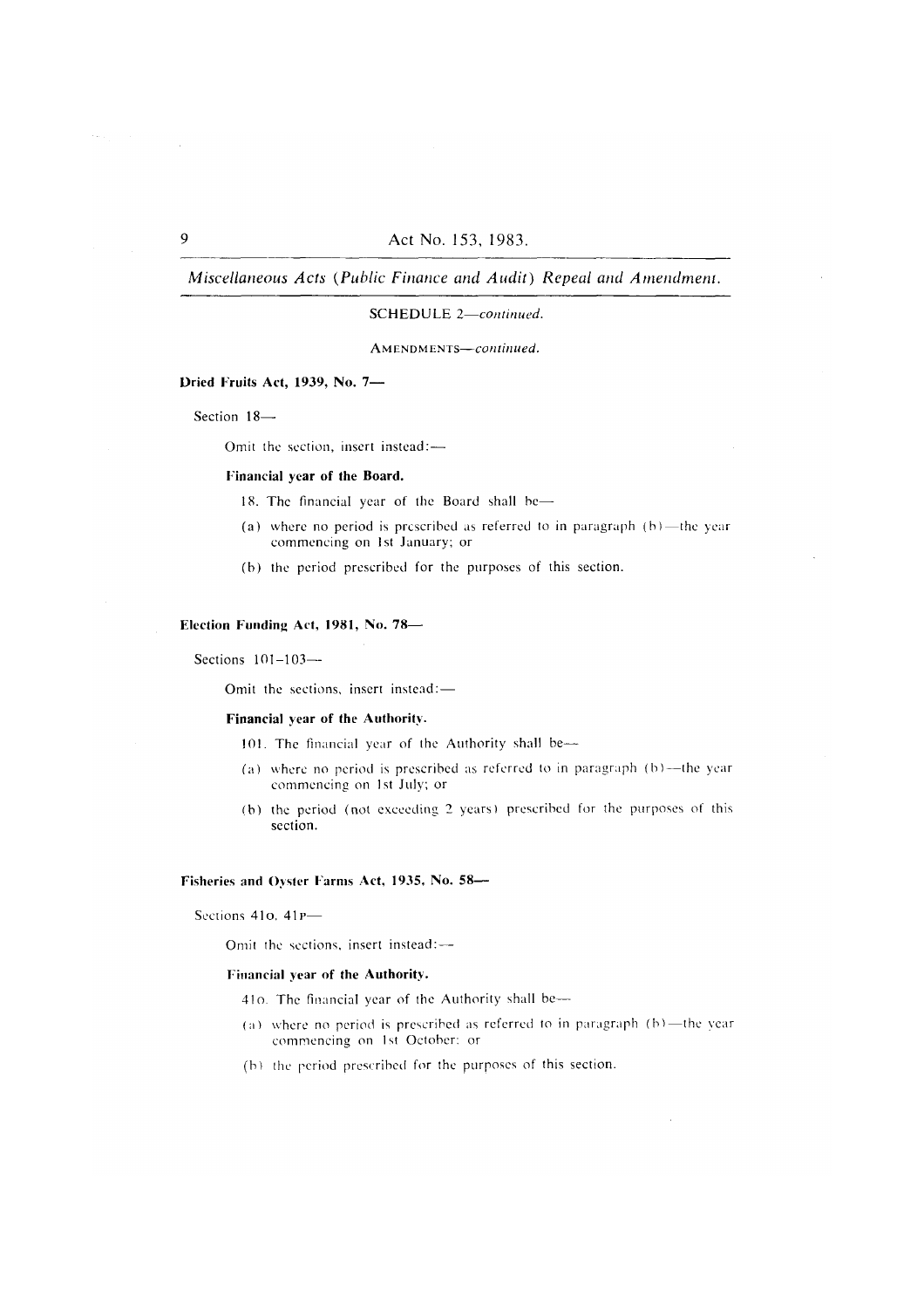# SCHEDULE 2-continued.

# AMENDMENTS-continued.

### Gas and Electricity Act, 1935, No. 42-

 $(1)$  Section 73-

Omit the section, insert instead:-

### Amount of limited overdraft.

73. The Auditor-General shall certify the amount which the Sydney County Council may borrow by way of limited overdraft in pursuance of section 174 of the Principal Act.

(2) Section 74  $(1)$ —

Omit the subsection.

 $(3)$  Sections  $75-79$ —

Omit the sections.

Growth Centres (Development Corporations) Act, 1974, No. 49-

Sections 24-26-

Omit the sections, insert instead:-

#### Financial year of a corporation.

- 24. The financial year of a corporation shall be-
- (a) where no period is prescribed as referred to in paragraph  $(b)$ —the year commencing on 1st July; or
- (b) the period prescribed for the purposes of this section.

# Hunter District Water, Sewerage and Drainage Act, 1938, No. 11-

(1) (a) Section 115 (1)-

Omit "and statements of accounts as prescribed".

(b) Section 115  $(2)$ —

Omit "and statements".

 $(2)$  Section 116-

Omit the section.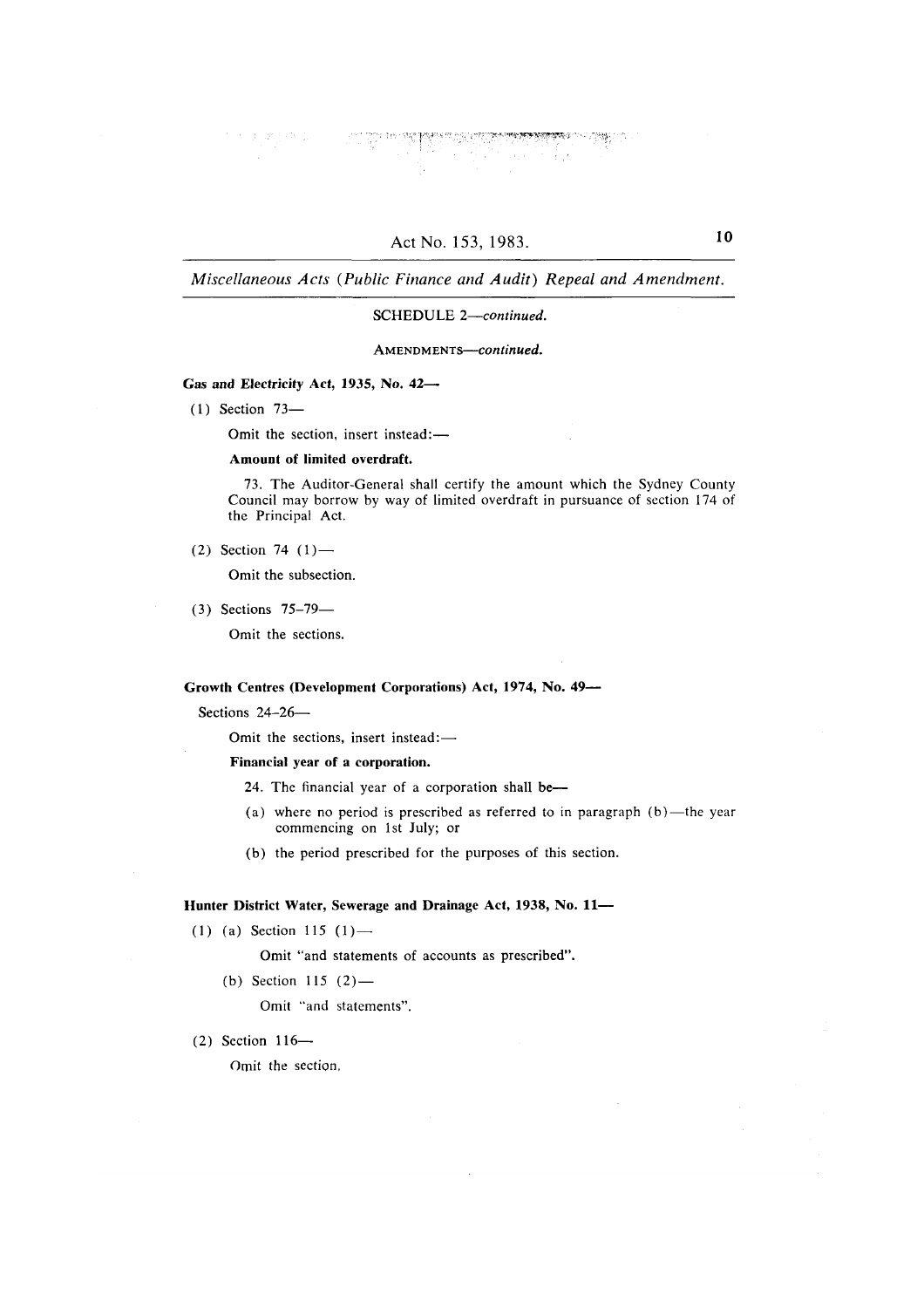# SCHEDULE 2-continued.

AMENDMENTS-continued.

# Hunter Valley Conservation Trust Act, 1950, No. 34-

Sections 47, 48-

Omit the sections, insert instead:-

#### Financial year of the Trust.

- 47. The financial year of the Trust shall be-
- (a) where no period is prescribed as referred to in paragraph (b)-the year commencing on 1st January; or
- (b) the period prescribed for the purposes of this section.

#### Industrial Arbitration Act, 1940, No. 2-

 $(1)$  Section 92  $(6A)$  —

Omit "section 31 of the Audit Act, 1902,", insert instead "section 14 of the Public Finance and Audit Act, 1983,".

(2) Section 92  $(6a)$  —

Omit "section 30 of that Act", insert instead "that section".

# Land Commission Act, 1976, No. 62-

Sections  $20-22$ -

Omit the sections, insert instead:-

#### Financial year of the Commission.

- 20 The financial year of the Commission shall be-
- (a) where no period is prescribed as referred to in paragraph  $(b)$ —the year commencing on 1st July; or
- (b) the period prescribed for the purposes of this section.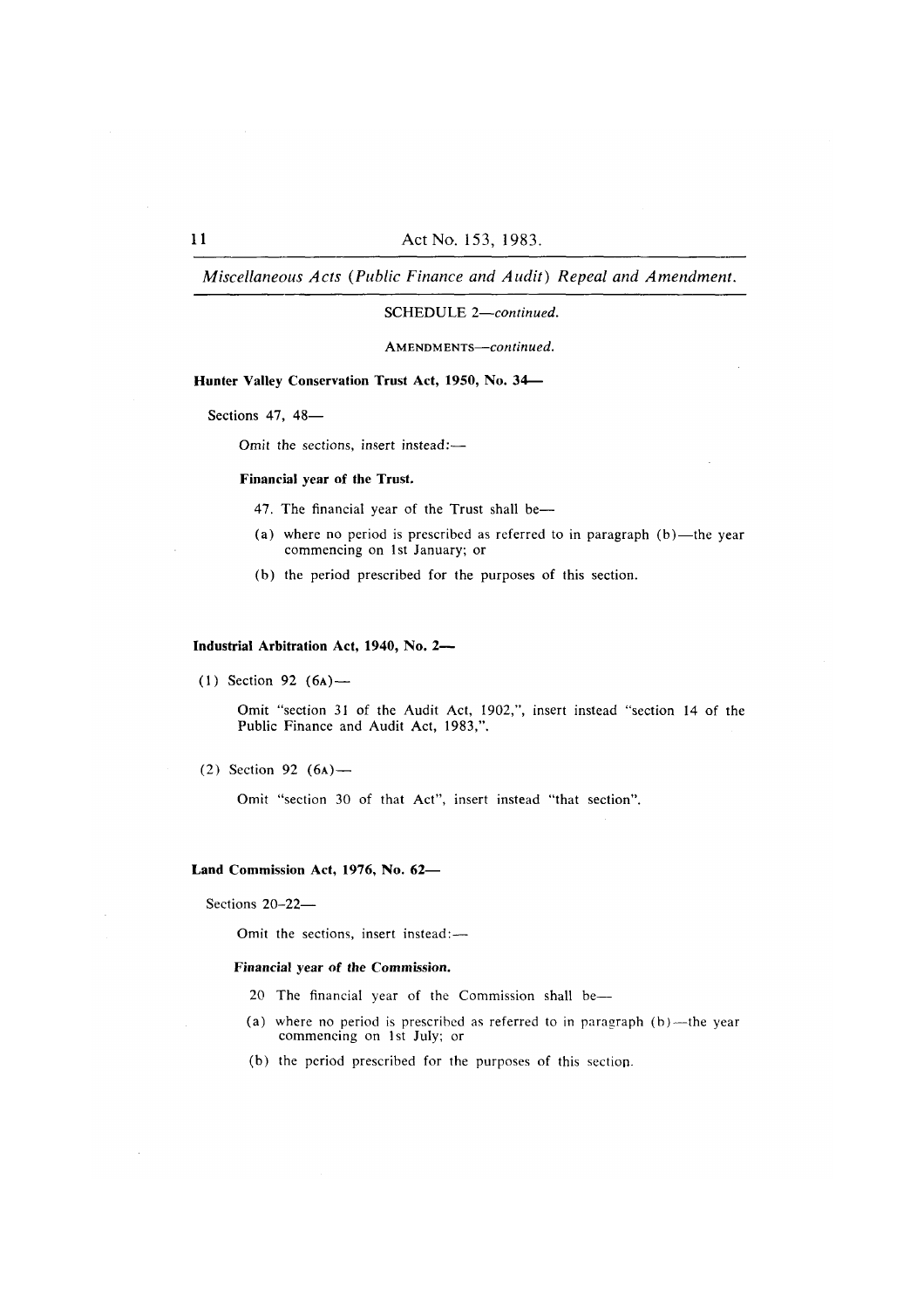The Second Second Control of the Second Second Second Second Second Second Second Second Second Second Second <br>Second Second Second Second Second Second Second Second Second Second Second Second Second Second Second Second

Miscellaneous Acts (Public Finance and Audit) Repeal and Amendment.

### SCHEDULE 2-continued.

AMENDMENTS-continued.

#### Landlord and Tenant (Rental Bonds) Act, 1977, No. 44-

Sections 23, 24 $-$ 

Omit the sections, insert instead:-

### Financial year of the Board.

- 23. The financial year of the Board shall be---
- (a) where no period is prescribed as referred to in paragraph  $(b)$ —the year commencing on 1st July; or
- (b) the period prescribed for the purposes of this section.

# Library Act, 1939, No. 40-

Sections 6, 6A-

Omit the sections, insert instead:-

#### Annual report.

6. The Council shall, as soon as practicable after 30th June in each year, and not later than 30th September in each year, prepare and transmit to the Minister for presentation to Parliament a report of its work and activities during the period of 12 months ending on 30th June in that year.

#### Financial year of the Council.

- 6A. The financial year of the Council shall be-
- (a) where no period is prescribed as referred to in paragraph  $(b)$ —the year commencing on 1st July; or
- (b) the period prescribed for the purposes of this section.

# Local Government and Other Authorities (Superannuation) Act, 1927, No. 35-

Sections 19,  $19_A$ —

Omit the sections, insert instead:-

#### Firancial year of the board.

- 19. The financial year of the board shall be-
- (a) where no period is prescribed as referred to in paragraph  $(b)$ —the year commencing on 1st April; or

 $\bar{\mathcal{A}}$ 

(b) the period prescribed for the purposes of this section.

 $12$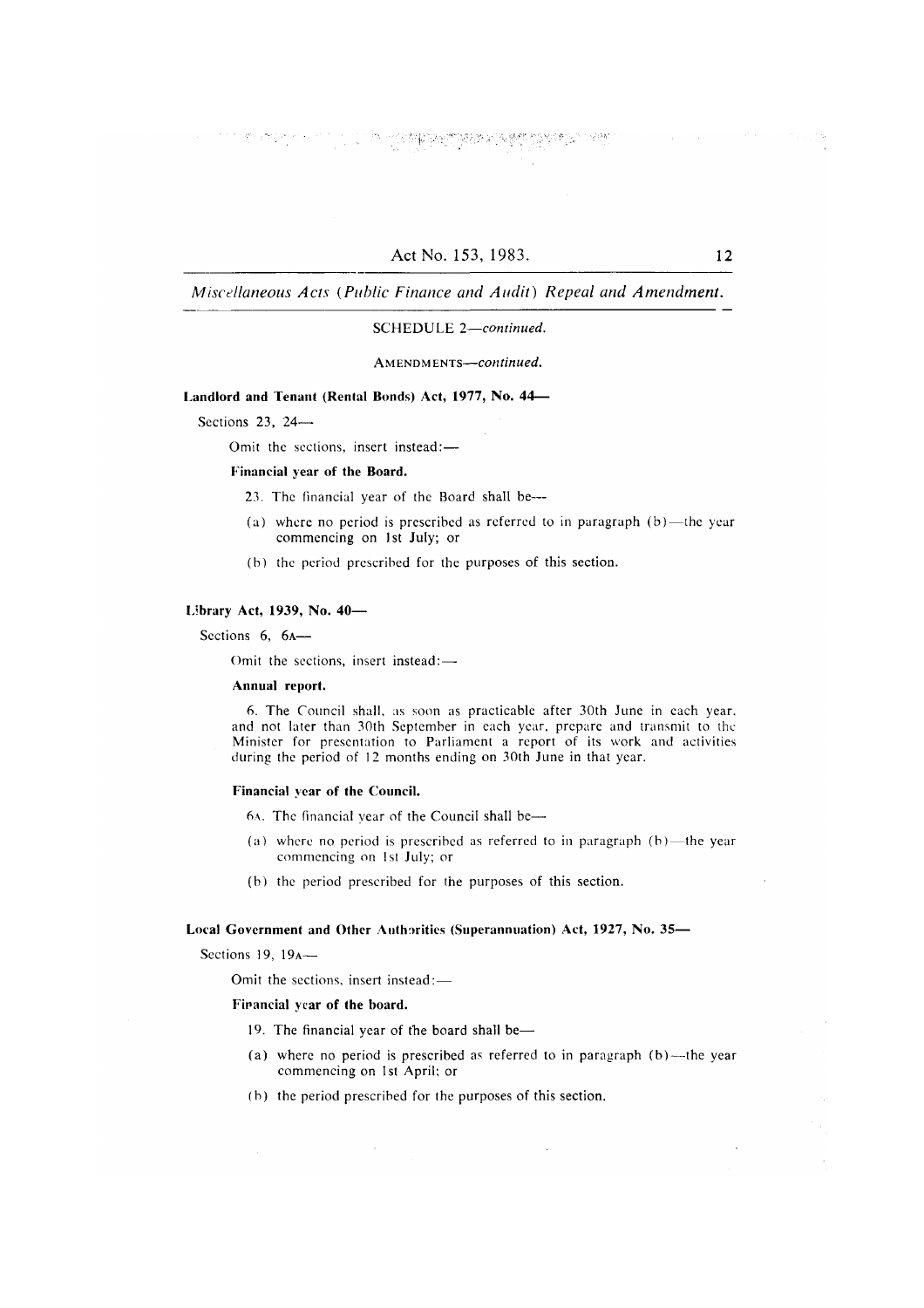### SCHEDULE 2-continued.

AMENDMENTS-continued.

# Macquarie University Act, 1964, No. 29-

Sections 26, 27-

Omit the sections, insert instead:-

#### Financial year.

- 26. The financial year of the University shall be-
- (a) where no period is prescribed as referred to in paragraph  $(b)$ —the year commencing on 1st January; or
- (b) the period prescribed for the purposes of this section.

# Metropolitan Water, Sewerage, and Drainage Act, 1924, No. 50-

 $(1)$  (a) Section 111  $(1)$  —

Omit "and statements of accounts as prescribed".

(b) Section 111  $(2)$  —

Omit "and statements".

 $(2)$  Section 112-

Omit the section.

# Mine Subsidence Compensation Act, 1961, No. 22-

Section 9-

Omit the section, insert instead:-

# Financial year of the Board.

- 9. The financial year of the Board shall be-
- (a) where no period is prescribed as referred to in paragraph (b)-the year commencing on 1st July; or
- (b) the period prescribed for the purposes of this section.

# $13$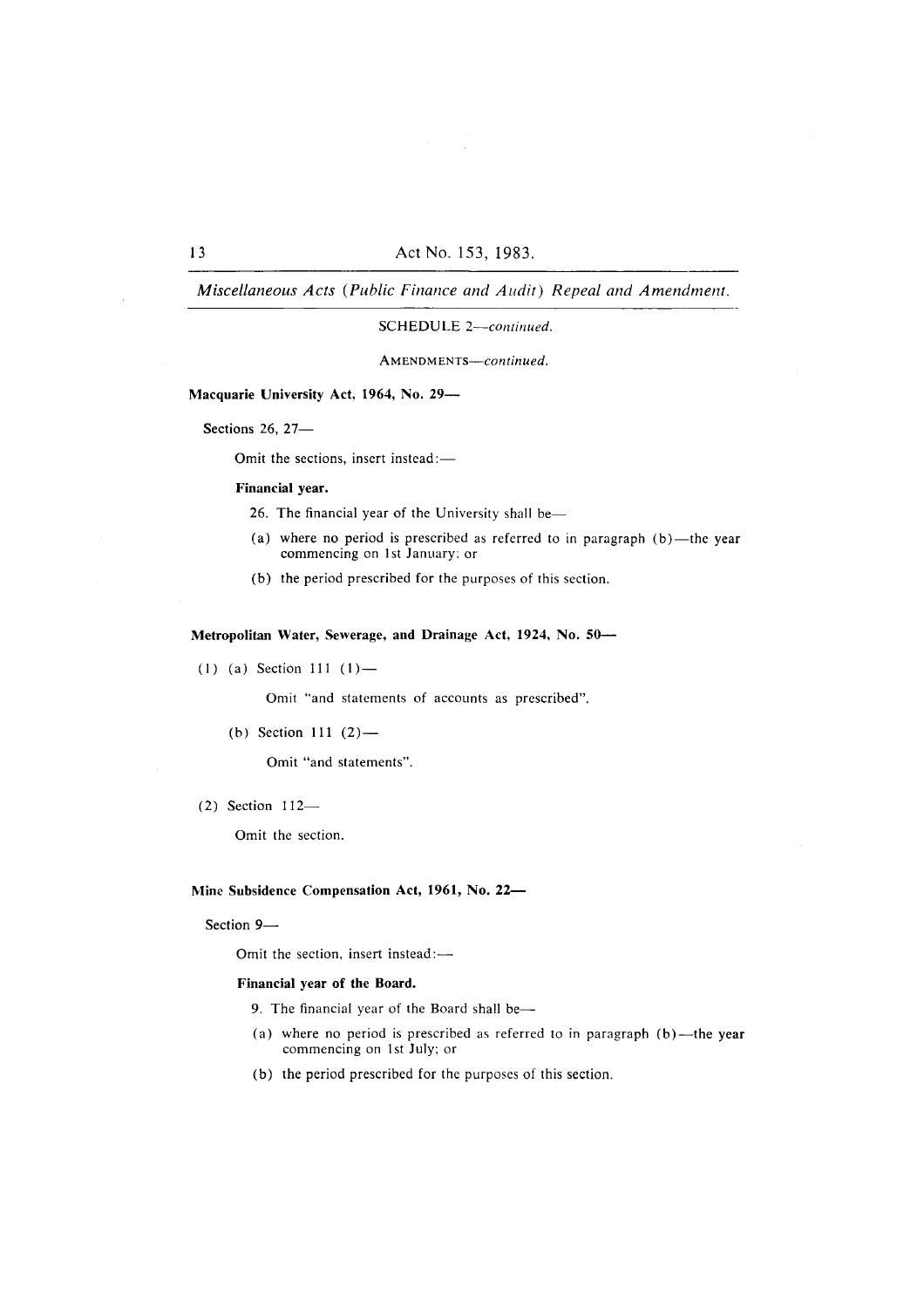"18번 10 플랫폼,

Miscellaneous Acts (Public Finance and Audit) Repeal and Amendment.

# SCHEDULE 2-continued.

AMENDMENTS-continued.

# Mines Rescue Act, 1925, No. 3-

Section 4H-

Omit the section, insert instead:-

#### Financial year of the Board.

4H. The financial year of the Board shall be-

- (a) where no period is prescribed as referred to in paragraph  $(b)$ —the year commencing on 1st January; or
- (b) the period prescribed for the purposes of this section.

### Motor Vehicles (Third Party Insurance) Act, 1942, No. 15-

#### Section 31A-

Omit the section, insert instead:-

### Financial vear of the nominal defendant.

31A. The financial year of the nominal defendant shall be-

- (a) where no period is prescribed as referred to in paragraph  $(b)$ —the year commencing on 1st January; or
- (b) the period prescribed for the purposes of this section.

#### Museum of Applied Arts and Sciences Act, 1945, No. 31-

Section 17-

Omit the section, insert instead:-

#### Financial year of the trustees.

- 17. The financial year of the trustees shall be-
- (a) where no period is prescribed as referred to in paragraph  $(b)$ —the year commencing on 1st July; or
- (b) the period prescribed for the purposes of this section.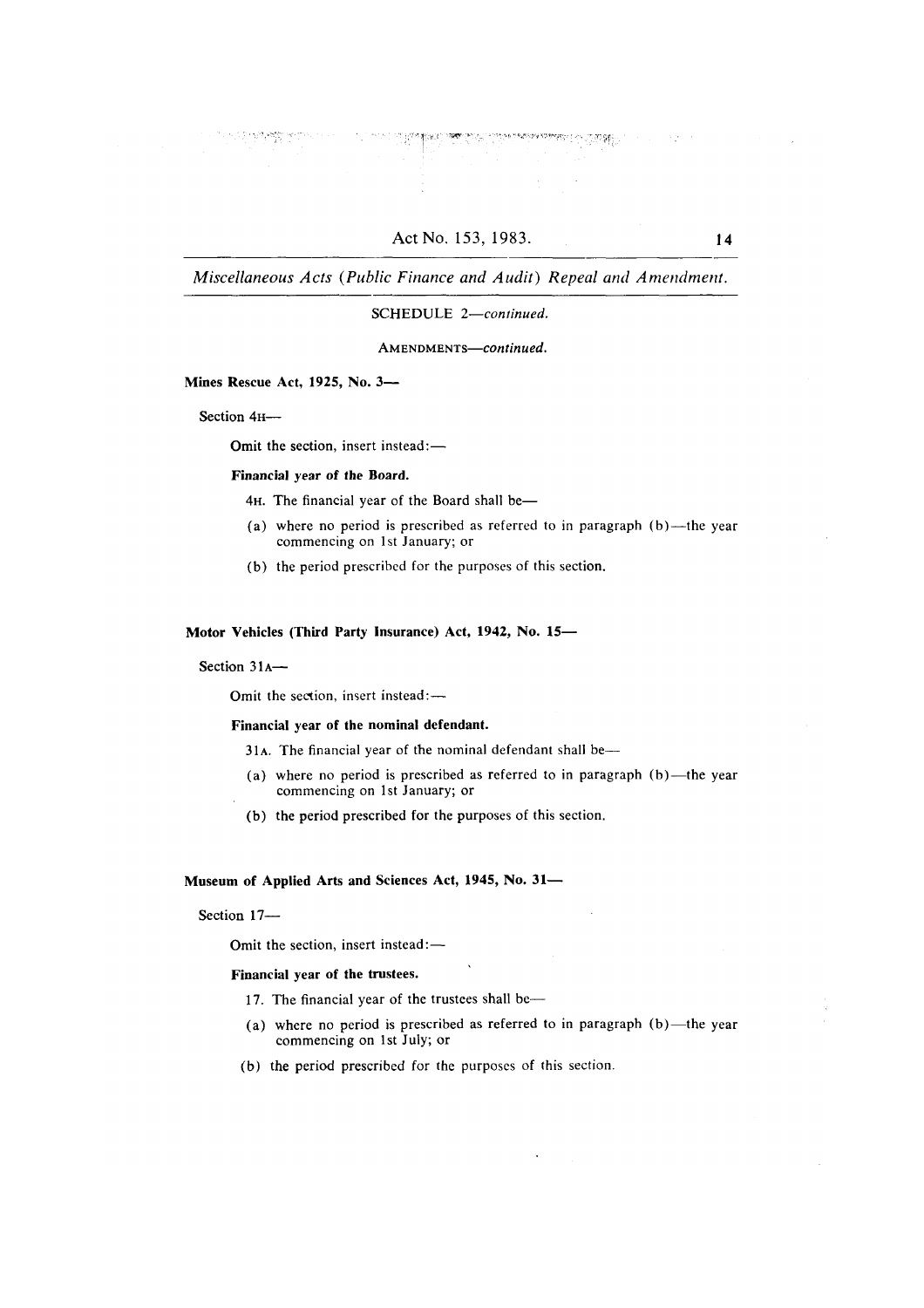#### SCHEDULE 2-continued.

AMENDMENTS-continued.

### New South Wales Film Corporation Act, 1977, No. 55-

Sections 20-22-

Omit the sections, insert instead:-

#### Financial year of the corporation.

20. The financial year of the corporation shall be-

- (a) where no period is prescribed as referred to in paragraph  $(b)$ —the year commencing on 1st July; or
- (b) the period prescribed for the purposes of this section.

# New South Wales Government Engineering and Shipbuilding Undertaking Act, 1943, No. 19-

Section 13-

Omit the section, insert instead:-

#### Financial year of the Board.

- 13. The financial year of the Board shall be-
- (a) where no period is prescribed as referred to in paragraph  $(b)$ —the year commencing on 1st April; or
- (b) the period prescribed for the purposes of this section.

#### New South Wales Institute of Psychiatry Act, 1964, No. 44–

Sections 21, 22-

Omit the sections, insert instead:-

### Financial year of the Institute.

- 21. The financial year of the Institute shall be-
- (a) where no period is prescribed as referred to in paragraph (b)-the year commencing on 1st July; or
- (b) the period prescribed for the purposes of this section.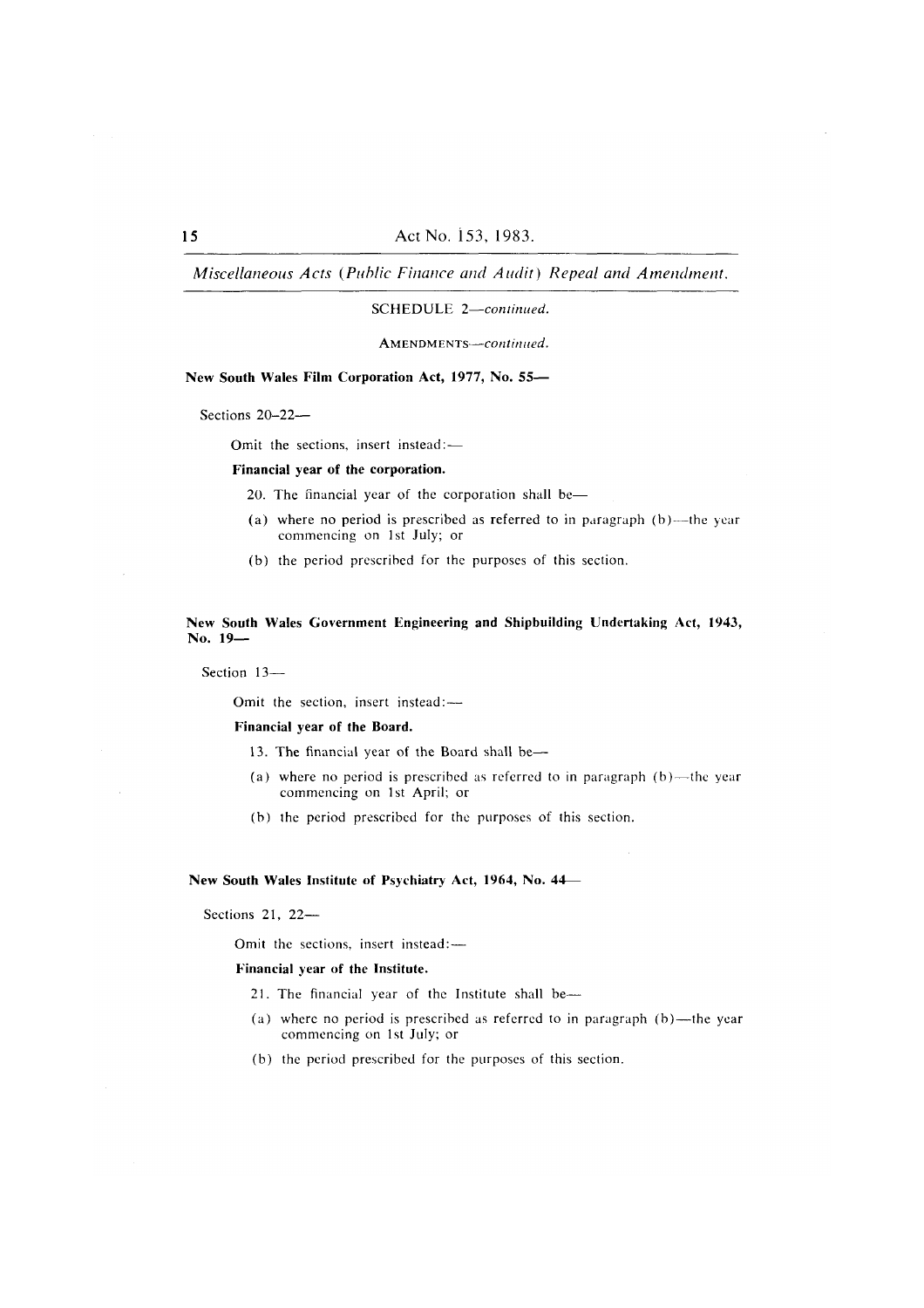**SUPERINTENTS** 

Miscellaneous Acts (Public Finance and Audit) Repeal and Amendment.

#### SCHEDULE 2-continued.

AMENDMENTS-continued.

New South Wales State Cancer Council Act, 1955, No. 25-

Sections 16, 17-

 $\lambda_{\rm max}$ 

 $\log \max_{\mathbf{y} \in \mathcal{X}} \left\{ \left\| \mathbf{y} - \mathbf{y} \right\|_{\mathcal{X}} \right\} \leq \left\| \mathbf{y} - \mathbf{y} \right\|_{\mathcal{X}}$ 

Omit the sections, insert instead:-

Financial year of the Council.

16. The financial year of the Council shall be-

- (a) where no period is prescribed as referred to in paragraph  $(b)$ —the year commencing on 1st July; or
- (b) the period prescribed for the purposes of this section.

New South Wales State Conservatorium of Music Act, 1965, No. 5-

Section 15-

Omit the section, insert instead:-

Financial year of the Board.

- 15. The financial year of the Board shall be-
- (a) where no period is prescribed as referred to in paragraph  $(b)$ —the year commencing on 1st July; or
- (b) the period prescribed for the purposes of this section.

Public Servant Housing Authority Act, 1975, No. 38-

Sections  $20.21$ -

Omit the sections, insert instead:-

#### Financial year of the Authority.

20. The financial year of the Authority shall be-

- (a) where no period is prescribed as referred to in paragraph  $(b)$ —the year commencing on 1st July; or
- (b) the period prescribed for the purposes of this section.

# Public Trustee Act, 1913, No. 19-

Section 41-

Omit "The Auditor-General shall have in respect to the public trust office, and to all the officers and servants employed therein, all the powers which he possesses in respect to the officers and servants in the public service.".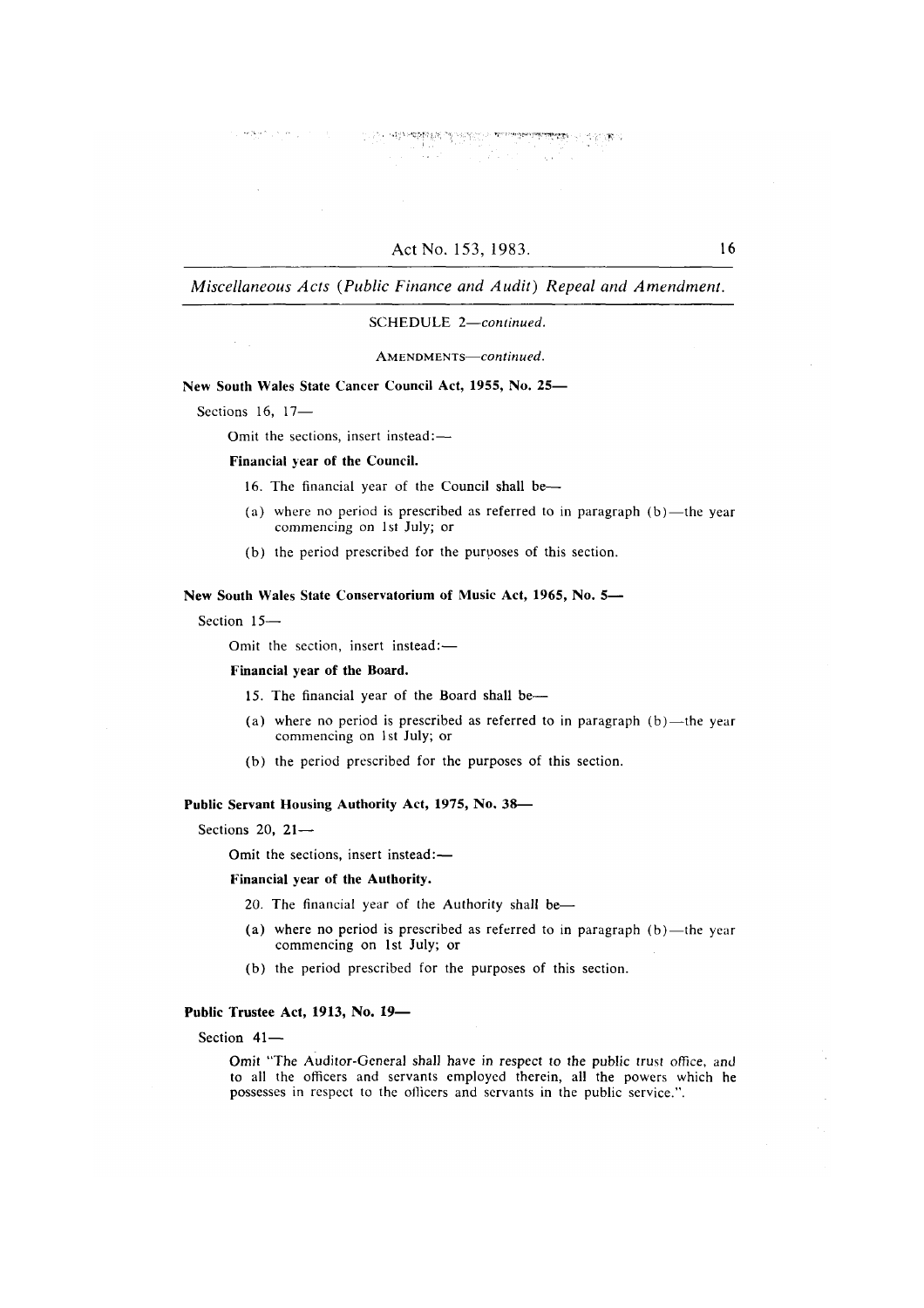#### SCHEDULE 2-continued.

AMENDMENTS-continued.

#### State Brickworks Act, 1946, No. 16-

Section 10-

Omit the section, insert instead:-

### Financial year.

- 10. The financial year in relation to the State Brickworks shall be-
- (a) where no period is prescribed as referred to in paragraph (b)-the year commencing on 1st April; or
- (b) the period prescribed for the purposes of this section.

# State Coal Mines Act, 1912, No. 70-

Section 16-

Omit the section, insert instead:-

#### Financial year of the authority.

- 16. The financial year of the authority shall be-
- (a) where no period is prescribed as referred to in paragraph (b)-the year commencing on 1st July; or
- (b) the period prescribed for the purposes of this section.

State Tileworks Act, 1947, No. 29-

Section  $10-$ 

Omit the section, insert instead:-

#### Financial year.

- 10. The financial year in relation to the State Tileworks shall be-
- (a) where no period is prescribed as referred to in paragraph (b)--the year commencing on 1st April; or
- (b) the period prescribed for the purposes of this section.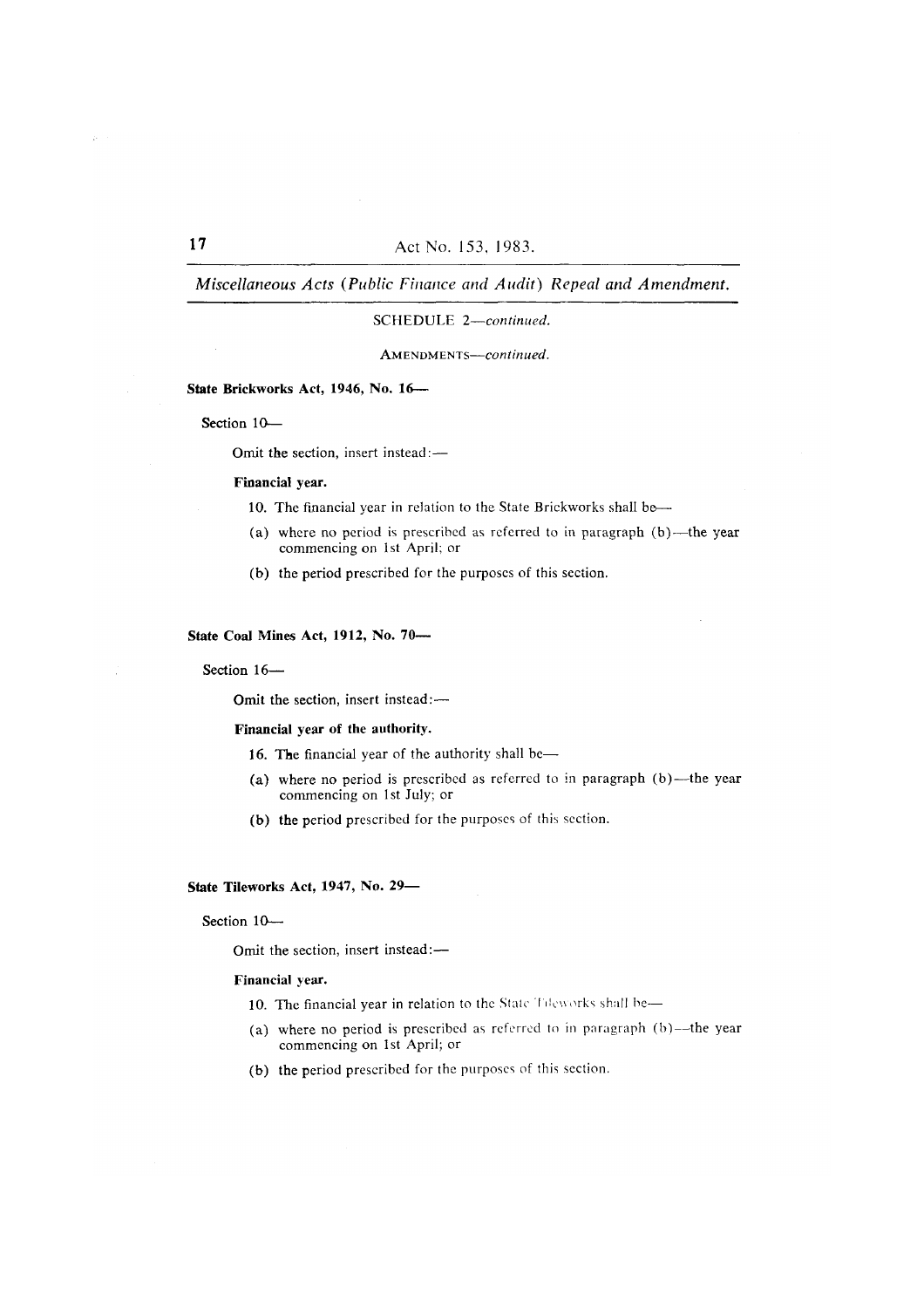#### SCHEDULE 2-continued.

#### AMENDMENTS-continued.

Statutory and Other Offices Remuneration Act, 1975 (1976, No. 4)-

Section 11 $(3)$ -

After section 11 (2), insert:-

(3) All remuneration payable to the holder of an office specified in Schedule 1 by virtue of a determination that is in force is payable out of the Consolidated Fund which, to the necessary extent, is appropriated accordingly.

#### Superannuation Act, 1916, No. 28-

Sections 8, 8A-

Omit the sections, insert instead:-

#### Financial year of the Board.

8. The financial year of the Board shall be-

- (a) where no period is prescribed as referred to in paragraph  $(b)$ —the year commencing on 1st July; or
- (b) the period prescribed for the purposes of this section.

Sydney Cove Redevelopment Authority Act, 1968, No. 56-

Sections 28, 29-

Omit the sections, insert instead:-

#### Financial year of the Authority.

- 28. The financial year of the Authority shall be—
- (a) where no period is prescribed as referred to in paragraph (b)-the year commencing on 1st July; or
- (b) the period prescribed for the purposes of this section.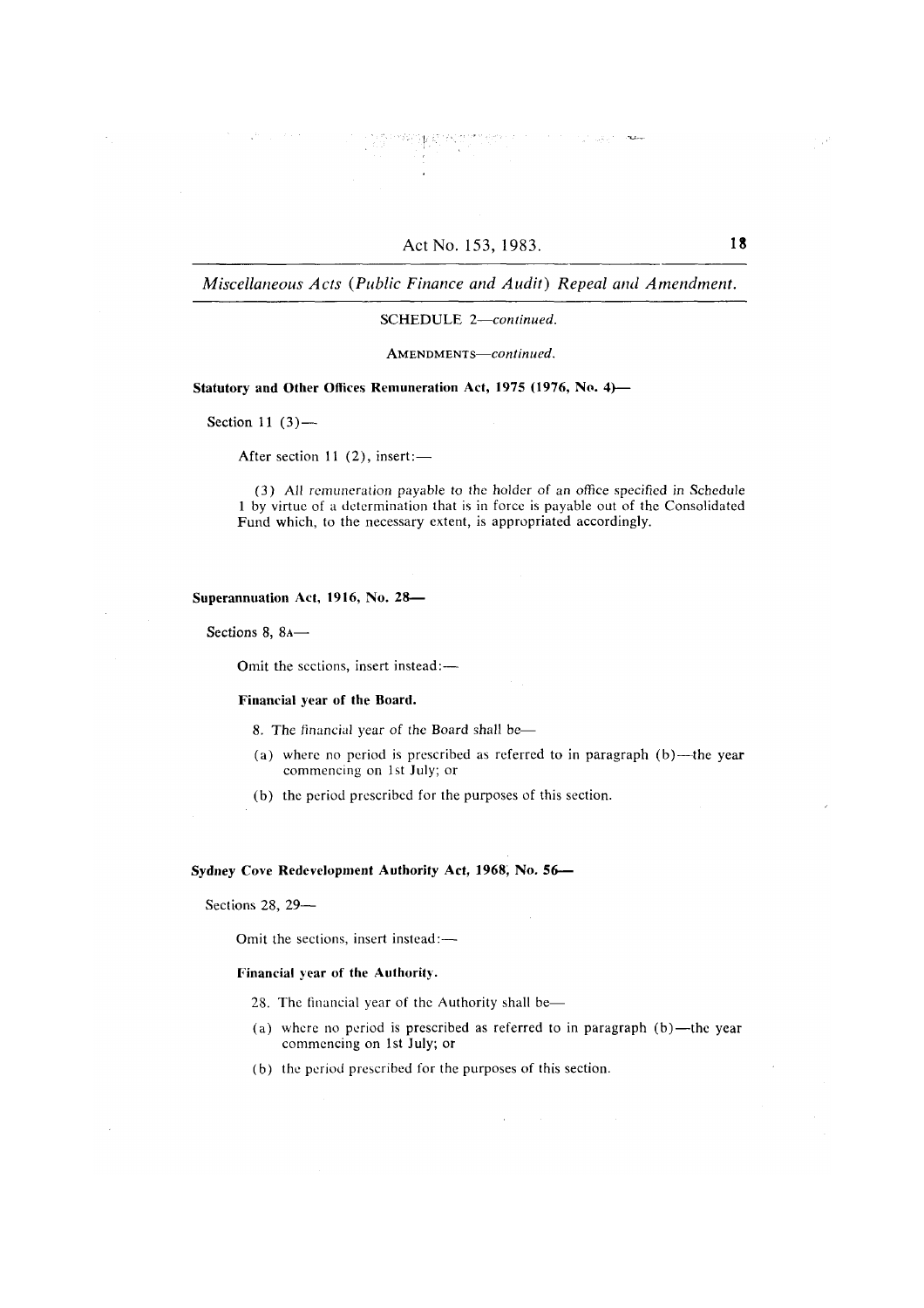Miscellaneous Acts (Public Finance and Audit) Repeal and Amendment.

SCHEDULE 2-continued.

AMENDMENTS-continued.

# Sydney Farm Produce Market Authority Act, 1968, No. 11-

Sections  $23.24-$ 

Omit the sections, insert instead:-

### Financial year of the Authority.

- 23. The financial year of the Authority shall be-
- (a) where no period is prescribed as referred to in paragraph  $(b)$ —the year commencing on 1st July; or
- (b) the period prescribed for the purposes of this section.

# Sydney Opera House Trust Act, 1961, No. 9-

Section 23-

Omit the section, insert instead:-

#### Financial year of the Trust.

23. The financial year of the Trust shall be-

- (a) where no period is prescribed as referred to in paragraph  $(b)$ —the year commencing on 1st July; or
- (b) the period prescribed for the purposes of this section.

# Teacher Housing Authority Act, 1975, No. 27-

Sections 22,  $23-$ 

Omit the sections, insert instead:---

#### Financial year of the Authority.

- 22. The financial year of the Authority shall be-
- (a) where no period is prescribed as referred to in paragraph  $(b)$ —the year commencing on 1st July; or
- (b) the period prescribed for the purposes of this section.

# **Transport Act, 1930, No. 18-**

(1) Section 202  $(1)$  —

After "Treasury", insert "in the Special Deposits Account".

19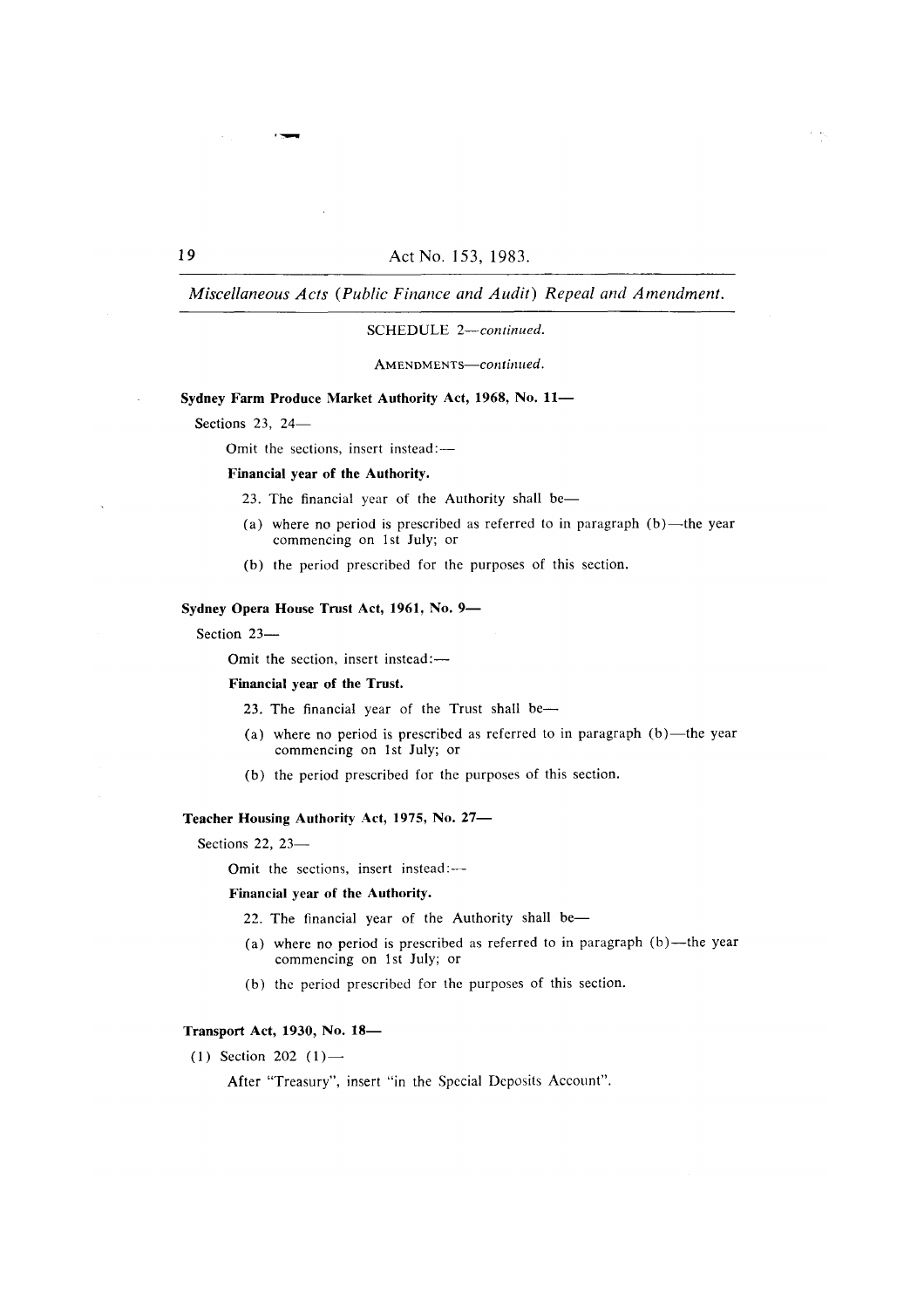주인 전면에 고감할 때

 $\frac{1}{2}$  ,  $\frac{1}{2}$  and the  $\frac{1}{2}$ 

Miscellaneous Acts (Public Finance and Audit) Repeal and Amendment.

### SCHEDULE 2-continued.

AMENDMENTS-continued.

 $(2)$  Section  $202$ A-

Omit the section.

#### Transport Employees Retirement Benefits Act, 1967, No. 96-

Section 6  $(2)$  —

Omit the subsection, insert instead:-

(2) The Public Finance and Audit Act, 1983, applies to members and employees of the Board in the same manner as it applies to accounting officers and officers of authorities.

#### Travel Agents Act, 1973, No. 71-

Sections  $61, 62$ -

Omit the sections, insert instead:-

Financial year of the Board.

- 61. The financial year of the Board shall be-
- (a) where no period is prescribed as referred to in paragraph  $(b)$ —the year commencing on 1st July; or
- (b) the period prescribed for the purposes of this section.

#### Trotting Authority Act, 1977, No. 57-

Sections 14-16-

Omit the sections, insert instead;-

#### Financial year of the Authority.

- 14. The financial year of the Authority shall be-
- (a) where no period is prescribed as referred to in paragraph  $(b)$ —the year commencing on 1st July; or
- (b) the period prescribed for the purposes of this section.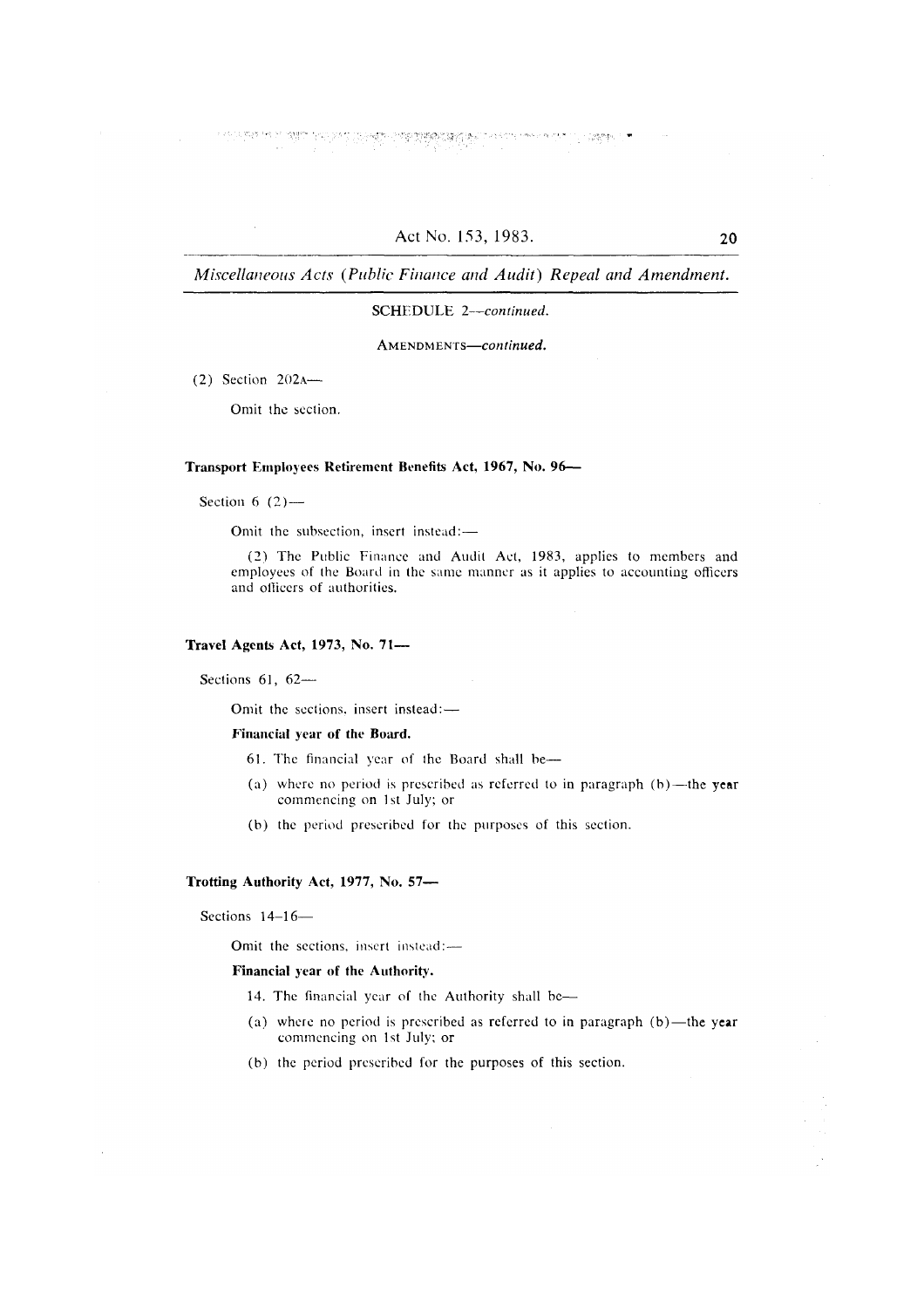### SCHEDULE 2-continued.

AMENDMENTS-continued.

University and University Colleges Act, 1900, No. 22-

Section 29-

Omit the section, insert instead:-

# Accounts and audit.

29. Nothing in Part III of the Public Finance and Audit Act, 1983, prevents the Senate from employing a private auditor to examine the books of accounts of the University.

# University of New England Act, 1953, No. 34-

Sections 34, 35-

Omit the sections, insert instead:-

#### Financial vear.

- 34. The financial year of the University shall be—
- (a) where no period is prescribed as referred to in paragraph  $(b)$ —the year commencing on 1st January; or
- (b) the period prescribed for the purposes of this section.

University of New South Wales Act, 1968, No. 37-

Sections 26, 27-

Omit the sections, insert instead:-

#### Financial year.

- 26. The financial year of the University shall be-
- (a) where no period is prescribed as referred to in paragraph (b)—the year commencing on 1st January; or
- (b) the period prescribed for the purposes of this section.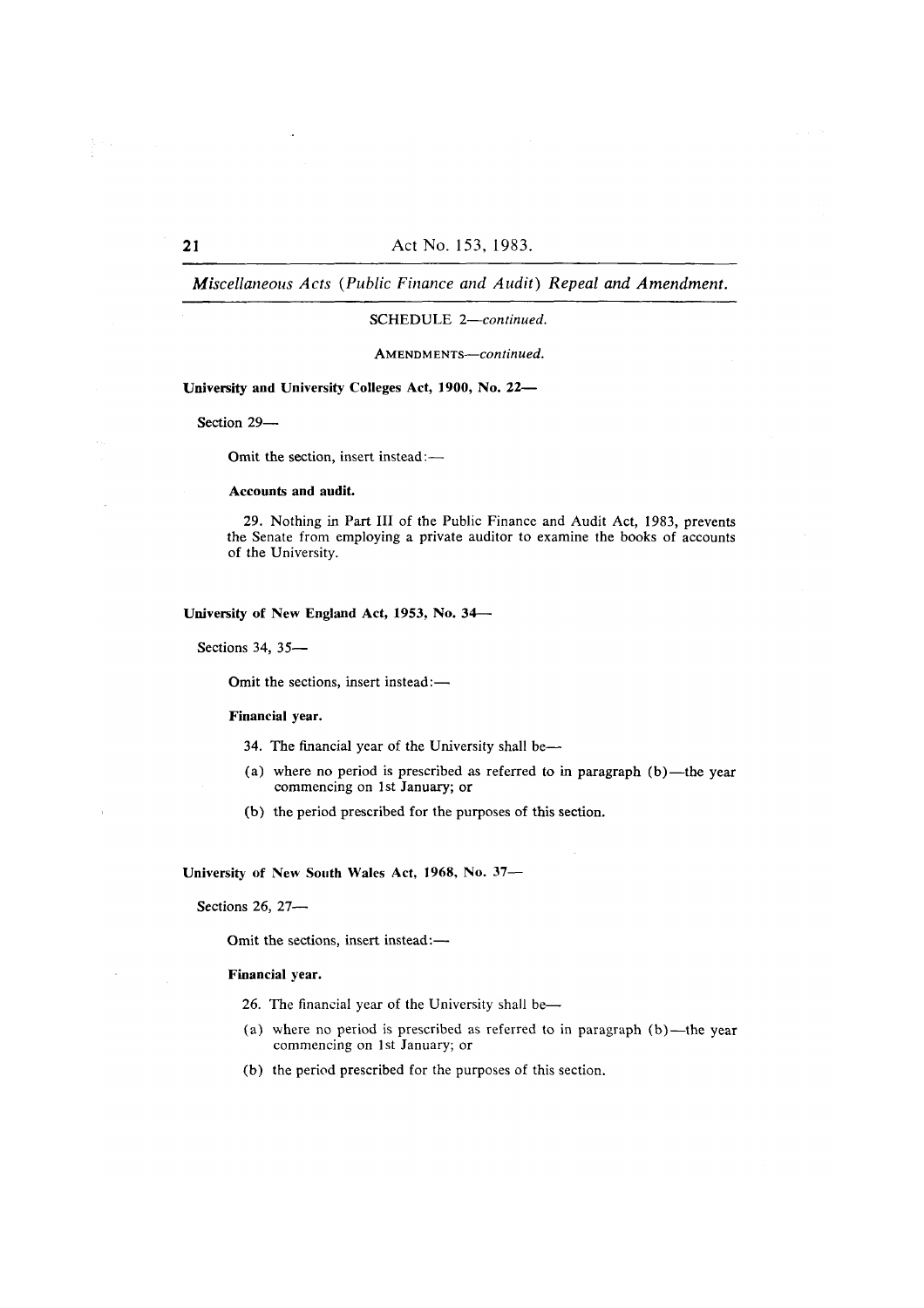$\label{eq:3} \mathcal{L}(\mathbf{y},\mathbf{y})=\mathcal{L}(\mathbf{y},\mathbf{y},\mathbf{y})=\mathcal{L}(\mathbf{y},\mathbf{y})$ an aggelari ne shon arrawa shi ne tarihin.<br>Bandar a tarihin a

Miscellaneous Acts (Public Finance and Audit) Repeal and Amendment.

# SCHEDULE 2-continued.

AMENDMENTS-continued.

### University of Newcastle Act, 1964, No. 72-

Sections 27, 28-

Omit the sections, insert instead:-

#### Financial year.

- 27. The financial year of the University shall be-
- (a) where no period is prescribed as referred to in paragraph  $(b)$ —the year commencing on 1st January; or
- (b) the period prescribed for the purposes of this section.

### University of Wollongong Act, 1972, No. 72-

### Sections 32, 33-

Omit the sections, insert instead:-

### Financial year.

- 32. The financial year of the University shall be-
- (a) where no period is prescribed as referred to in paragraph  $(b)$ —the year commencing on 1st January; or
- (b) the period prescribed for the purposes of this section.

### Waste Disposal Act, 1970, No. 97-

Sections 31, 32-

Omit the sections, insert instead:-

#### Financial year of the Authority.

- 31. The financial year of the Authority shall be-
- (a) where no period is prescribed as referred to in paragraph (b)-the year commencing on 1st July; or
- (b) the period prescribed for the purposes of this section.

# 30785D-53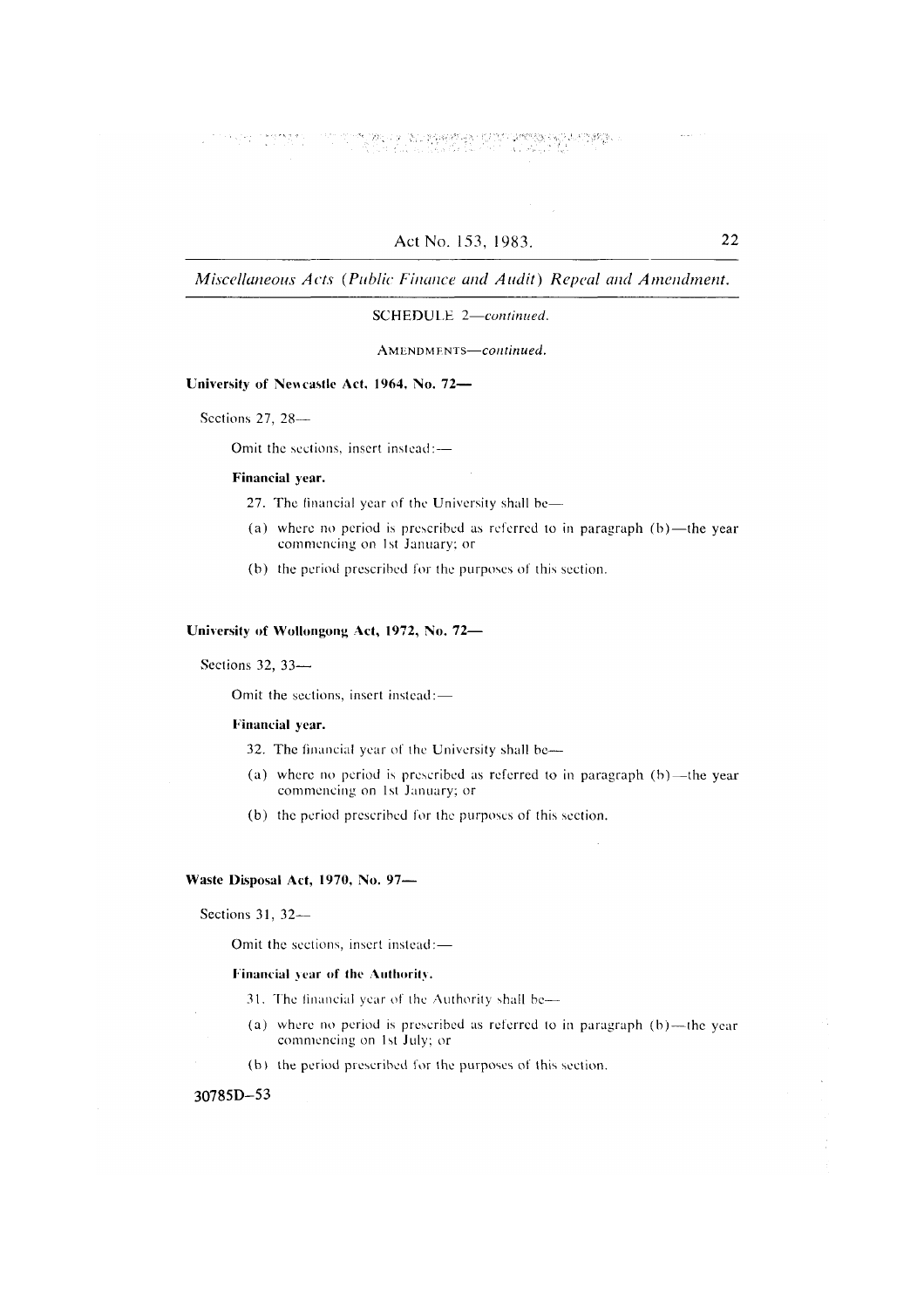### SCHEDULE 2-continued.

AMENDMENTS-continued.

# Workmen's Compensation (Broken Hill) Act, 1920, No. 36-

Schedule, Part III, paragraph 28-

Omit the paragraph, insert instead:-

28. The joint committee shall cause the accounts to be audited once in every year by the Auditor-General, and shall forward a copy of the report of the Auditor-General to the Minister for Industrial Relations and to the mine owners.

### Zoological Parks Board Act, 1973, No. 34-

Sections 20,  $21-$ 

Omit the sections, insert instead:-

#### Financial year of the Board.

20. The financial year of the Board shall be-

- (a) where no period is prescribed as referred to in paragraph  $(b)$ —the year commencing on 1st July; or
- (b) the period prescribed for the purposes of this section.

# SCHEDULE 3.

 $(Sec. 6.)$ 

### SAVINGS, TRANSITIONAL AND OTHER PROVISIONS.

### Interpretation.

1. In this Schedule-

"appointed day" means the day appointed and notified under section 2 (2) of the 1983 Act:

"the 1902 Act" means the Audit Act, 1902;

"the 1983 Act" means the Public Finance and Audit Act, 1983.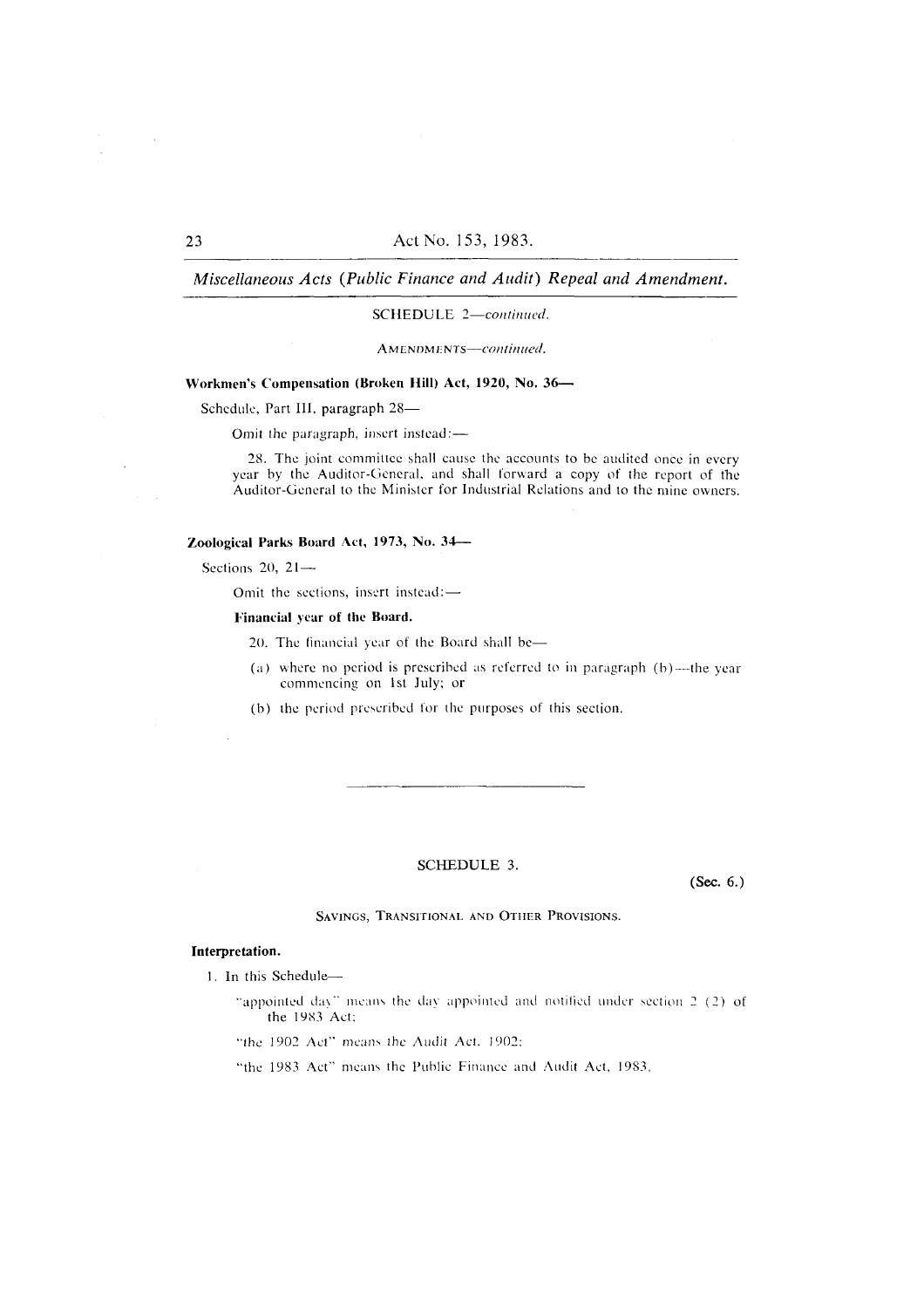#### SCHEDULE 3-continued.

### SAVINGS, TRANSITIONAL AND OTHER PROVISIONS-continued.

#### Auditor-General.

2. The person who, immediately before the appointed day, held office as Auditor-General under section 6 of the 1902 Act shall be deemed to have been appointed, on that day, as Auditor-General under section 28 (1) of the 1983 Act.

#### **Public Accounts Committee.**

3. (1) The persons who were members of the Public Accounts Committee pursuant to section 16A of the 1902 Act immediately before the appointed day shall be deemed to have been appointed, on that day, as members of the Public Accounts Committee pursuant to section 54 of the 1983 Act.

(2) The persons who were Chairman and Vice-Chairman of the Public Accounts Committee pursuant to section 16B of the 1902 Act immediately before the appointed day shall be deemed to have been elected, on that day, as Chairman and Vice-Chairman, respectively, of the Public Accounts Committee pursuant to section 55 of the 1983 Act.

(3) Any question which was, pursuant to section 16p (1) (f) of the 1902 Act. referred to the Public Accounts Committee as constituted immediately before the appointed day, and upon which that Committee had not reported to the Legislative Assembly before that day shall be deemed to have been referred to the Public Accounts Committee, on that day, pursuant to section 57 (1) (f) of the 1983 Act.

#### Agreement with bank.

4. An agreement made under section 17 of the 1902 Act and in force immediately before the appointed day shall be deemed, on that day, to have been made under section 15 of the 1983 Act.

#### **Bank accounts.**

5. (1) An account kept under section 18 of the 1902 Act with a bank immediately before the appointed day shall, on that day, be deemed to have been opened and kept in accordance with a written direction of the Treasurer under section 16 of the 1983 Act.

(2) An account opened under section 25 of the 1902 Act and kept with a bank immediately before the appointed day shall, on that day, be deemed to have been opened in accordance with a written authorisation of the Treasurer under section 17 (1) of the 1983 Act.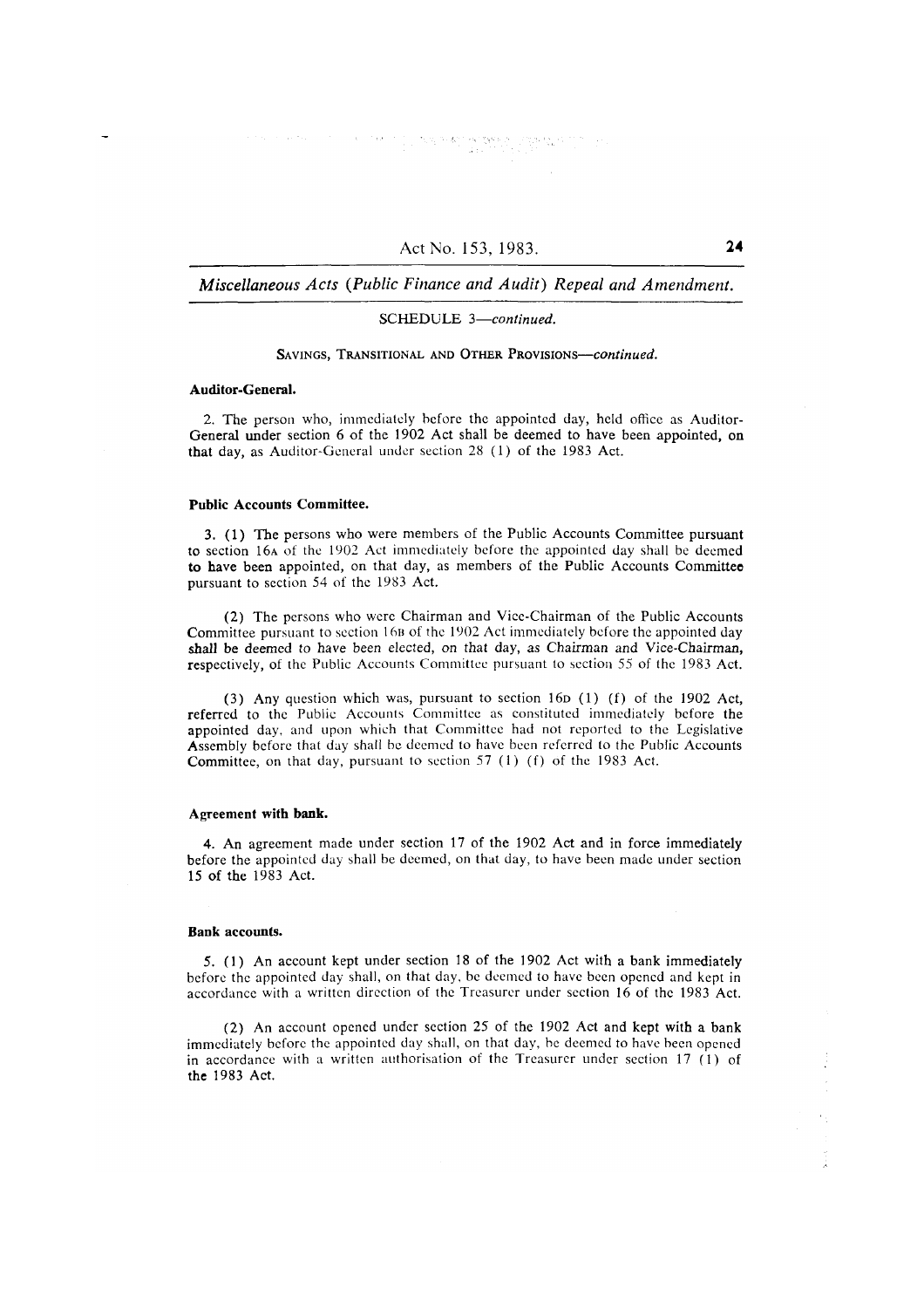#### SCHEDULE 3-continued.

# SAVINGS, TRANSITIONAL AND OTHER PROVISIONS-continued.

(3) An overdraft existing immediately before the appointed day on a public or official account, being an overdraft authorised in writing by the Treasurer under section 25 of the 1902 Act shall, on that day, be deemed to be an overdraft in respect of which the written authorisation of the Treasurer has been given under section 17 (2) of the 1983 Act.

#### Auditors.

6. A person appointed under section 50 of the 1902 Act whose appointment is in force immediately before the appointed day shall, on that day, be deemed to have been appointed under section 35 of the 1983 Act.

#### References to Audit Act, 1902.

7. A reference in any other Act, or in any statutory instrument or in any other document, whether of the same or of a different kind, to-

- (a) the 1902 Act shall be read and construed as a reference to the 1983 Act; or
- (b) to any provision of the 1902 Act shall be read and construed as a reference to the corresponding provision, if any, of the 1983 Act.

#### Financial year of certain bodies.

8. The financial year which, immediately before the appointed day, was the financial year in relation to which accounts were prepared by a person, group of persons or body appointed, constituted or regulated under an Act, being accounts which, pursuant to the 1902 Act or any other Act or law, were required or authorised to be audited by the Auditor-General, shall, on and from that day, continue to be the financial year in relation to which those accounts are prepared, subject to the Act under which the person, group of persons or body is or are appointed, constituted or regulated.

#### Effect of certain provision in the Health Administration Act, 1982.

9. Clause 8 (1) of Schedule 2 to the Health Administration Act, 1982, shall not, on and from the appointed day, apply to the amendment made by the Health Commission Act, 1972, to the Trustees Audit Act, 1912.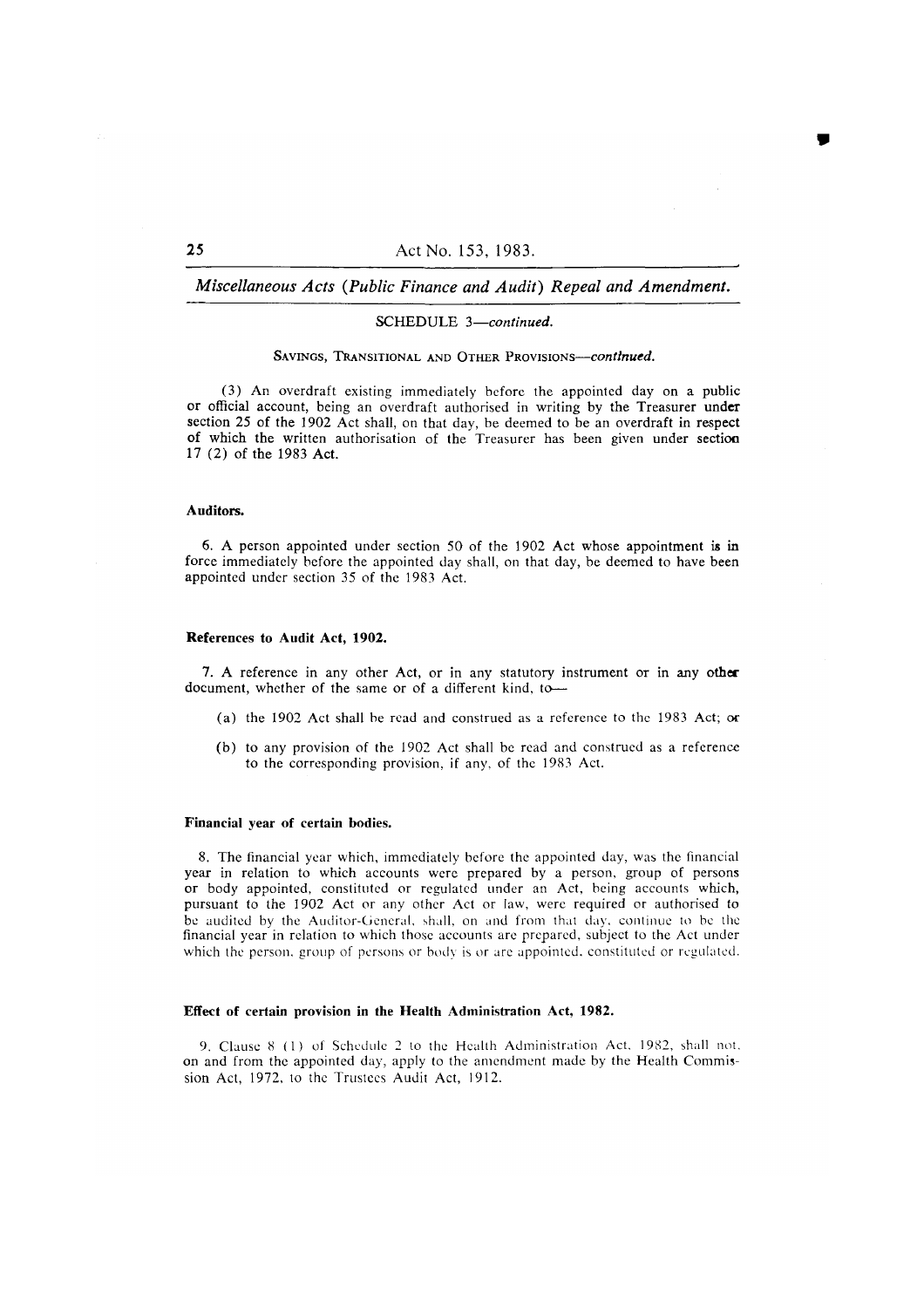# Miscellaneous Acts (Public Finance and Audit) Repeal and Amendment.

# SCHEDULE 3-continued.

#### SAVINGS, TRANSITIONAL AND OTHER PROVISIONS-continued.

# Validation of certain appropriations and payments.

10. To the extent, if any, to which it may be necessary to do so, expenditure appropriated or purporting to have been appropriated and a payment made out of the Consolidated Fund-

- (a) by way of salary, allowance or other remuneration to the holder of a statutory office;
- (b) by way of pension, retiring allowance or other similar allowance to a person formerly employed within the Sydney branch of the Royal Mint; or
- (c) in respect of the David Berry Hospital,

in accordance with the Estimates of the Consolidated Fund or the Estimates of the Consolidated Revenue Fund published for the financial year commencing on 1st July, 1983, or any preceding financial year is deemed to have been validly appropriated and, as the case may require, to have been validly made.

#### **Inconsistency between Acts.**

11. (1) Where, between 1st July, 1983, and the appointed day, there is an inconsistency between those provisions of the 1983 Act which, pursuant to section 2 (1) of that Act, are deemed to have commenced on 1st July, 1983, and the provisions of the 1902 Act, those provisions of the 1983 Act shall, to the extent of the inconsistency, prevail.

(2) Notwithstanding subclause (1), any act, matter or thing done or omitted by a person between 1st July, 1983, and the appointed day in compliance with a provision of the 1902 Act to which that subclause applies shall not render the person liable for an offence.

#### **Regulations.**

12. (1) The Governor may make regulations containing other provisions of a savings or transitional nature consequent on the enactment of this Act.

(2) A provision made under subclause (1) may take effect as from 1st July, 1983, or a later date.

 $\alpha$  -  $\alpha$  -  $\alpha$ 

1. 2012.4433